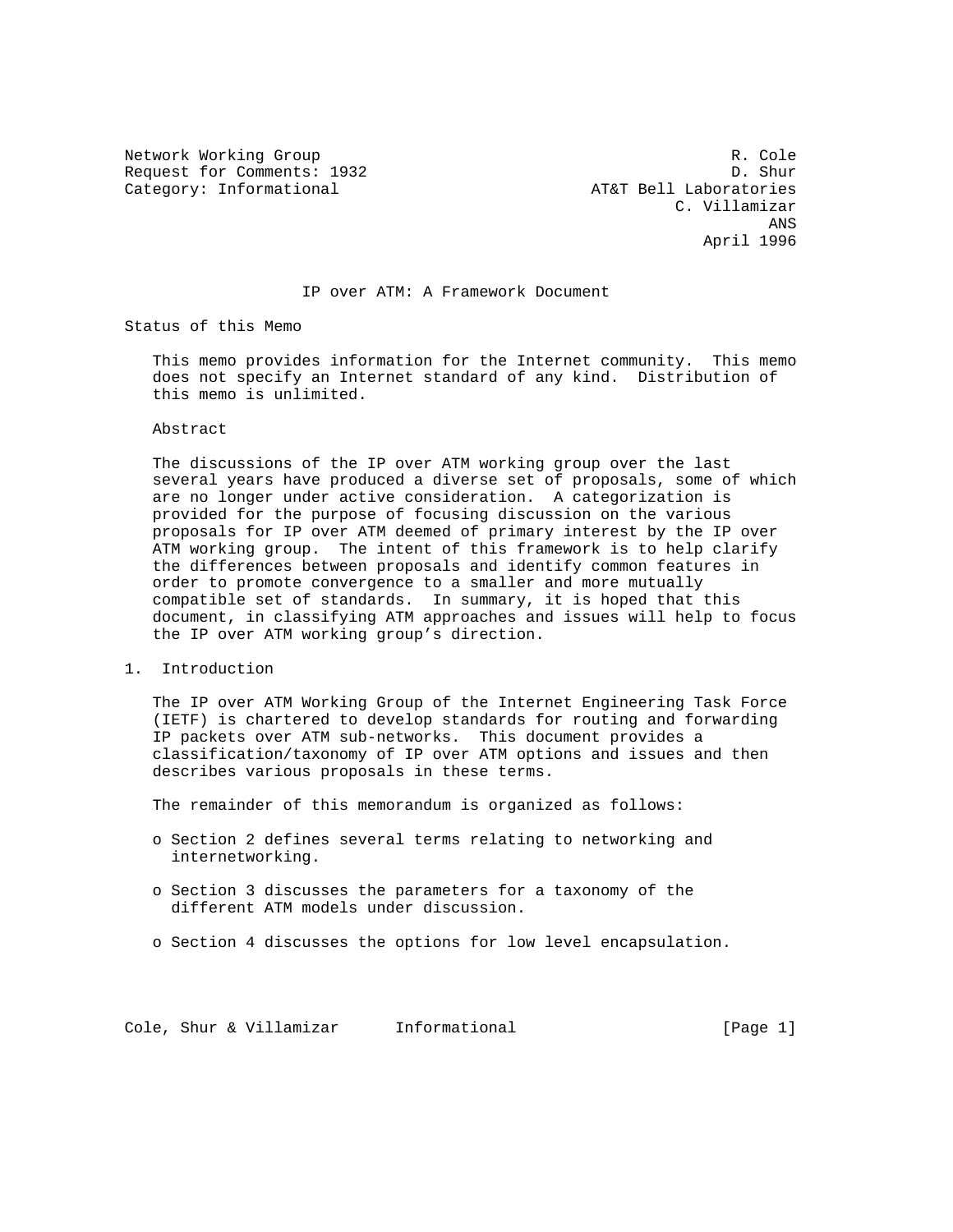- o Section 5 discusses tradeoffs between connection oriented and connectionless approaches.
- o Section 6 discusses the various means of providing direct connections across IP subnet boundaries.
- o Section 7 discusses the proposal to extend IP routing to better accommodate direct connections across IP subnet boundaries.
- o Section 8 identifies several prominent IP over ATM proposals that have been discussed within the IP over ATM Working Group and their relationship to the framework described in this document.
- o Section 9 addresses the relationship between the documents developed in the IP over ATM and related working groups and the various models discussed.
- 2. Definitions and Terminology

We define several terms:

- A Host or End System: A host delivers/receives IP packets to/from other systems, but does not relay IP packets.
- A Router or Intermediate System: A router delivers/receives IP packets to/from other systems, and relays IP packets among systems.
- IP Subnet: In an IP subnet, all members of the subnet are able to transmit packets to all other members of the subnet directly, without forwarding by intermediate entities. No two subnet members are considered closer in the IP topology than any other. From an IP routing and IP forwarding standpoint a subnet is atomic, though there may be repeaters, hubs, bridges, or switches between the physical interfaces of subnet members.
- Bridged IP Subnet: A bridged IP subnet is one in which two or more physically disjoint media are made to appear as a single IP subnet. There are two basic types of bridging, media access control (MAC) level, and proxy ARP (see section 6).
- A Broadcast Subnet: A broadcast network supports an arbitrary number of hosts and routers and additionally is capable of transmitting a single IP packet to all of these systems.
- A Multicast Capable Subnet: A multicast capable subnet supports a facility to send a packet which reaches a subset of the destinations on the subnet. Multicast setup may be sender

Cole, Shur & Villamizar Informational [Page 2]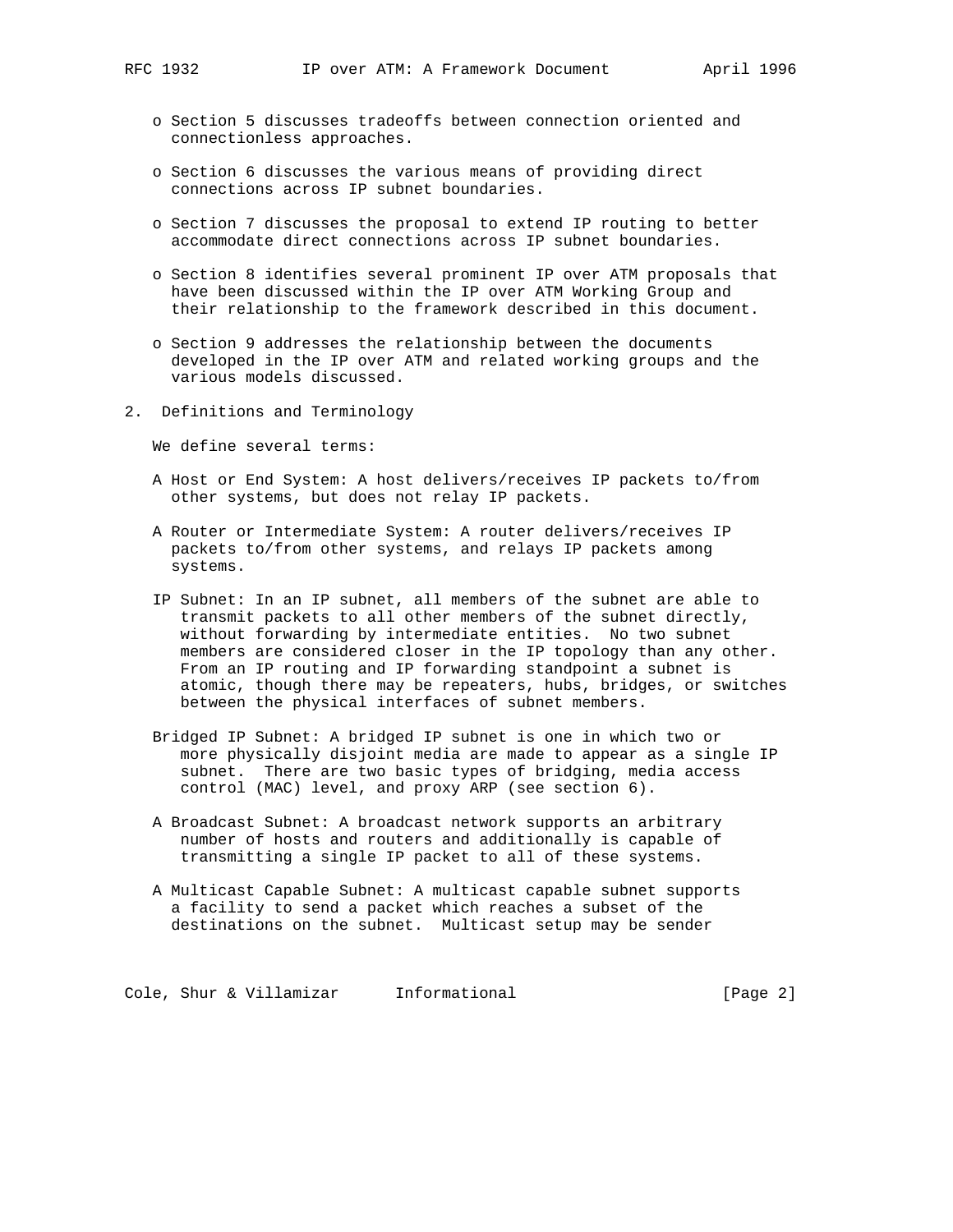initiated, or leaf initiated. ATM UNI 3.0 [4] and UNI 3.1 support only sender initiated while IP supports leaf initiated join. UNI 4.0 will support leaf initiated join.

- A Non-Broadcast Multiple Access (NBMA) Subnet: An NBMA supports an arbitrary number of hosts and routers but does not natively support a convenient multi-destination connectionless transmission facility, as does a broadcast or multicast capable subnetwork.
- An End-to-End path: An end-to-end path consists of two hosts which can communicate with one another over an arbitrary number of routers and subnets.
- An internetwork: An internetwork (small "i") is the concatenation of networks, often of various different media and lower level encapsulations, to form an integrated larger network supporting communication between any of the hosts on any of the component networks. The Internet (big "I") is a specific well known global concatenation of (over 40,000 at the time of writing) component networks.
- IP forwarding: IP forwarding is the process of receiving a packet and using a very low overhead decision process determining how to handle the packet. The packet may be delivered locally (for example, management traffic) or forwarded externally. For traffic that is forwarded externally, the IP forwarding process also determines which interface the packet should be sent out on, and if necessary, either removes one media layer encapsulation and replaces it with another, or modifies certain fields in the media layer encapsulation.
- IP routing: IP routing is the exchange of information that takes place in order to have available the information necessary to make a correct IP forwarding decision.
- IP address resolution: A quasi-static mapping exists between IP address on the local IP subnet and media address on the local subnet. This mapping is known as IP address resolution. An address resolution protocol (ARP) is a protocol supporting address resolution.

 In order to support end-to-end connectivity, two techniques are used. One involves allowing direct connectivity across classic IP subnet boundaries supported by certain NBMA media, which includes ATM. The other involves IP routing and IP forwarding. In essence, the former technique is extending IP address resolution beyond the boundaries of the IP subnet, while the latter is interconnecting IP subnets.

Cole, Shur & Villamizar Informational (Page 3)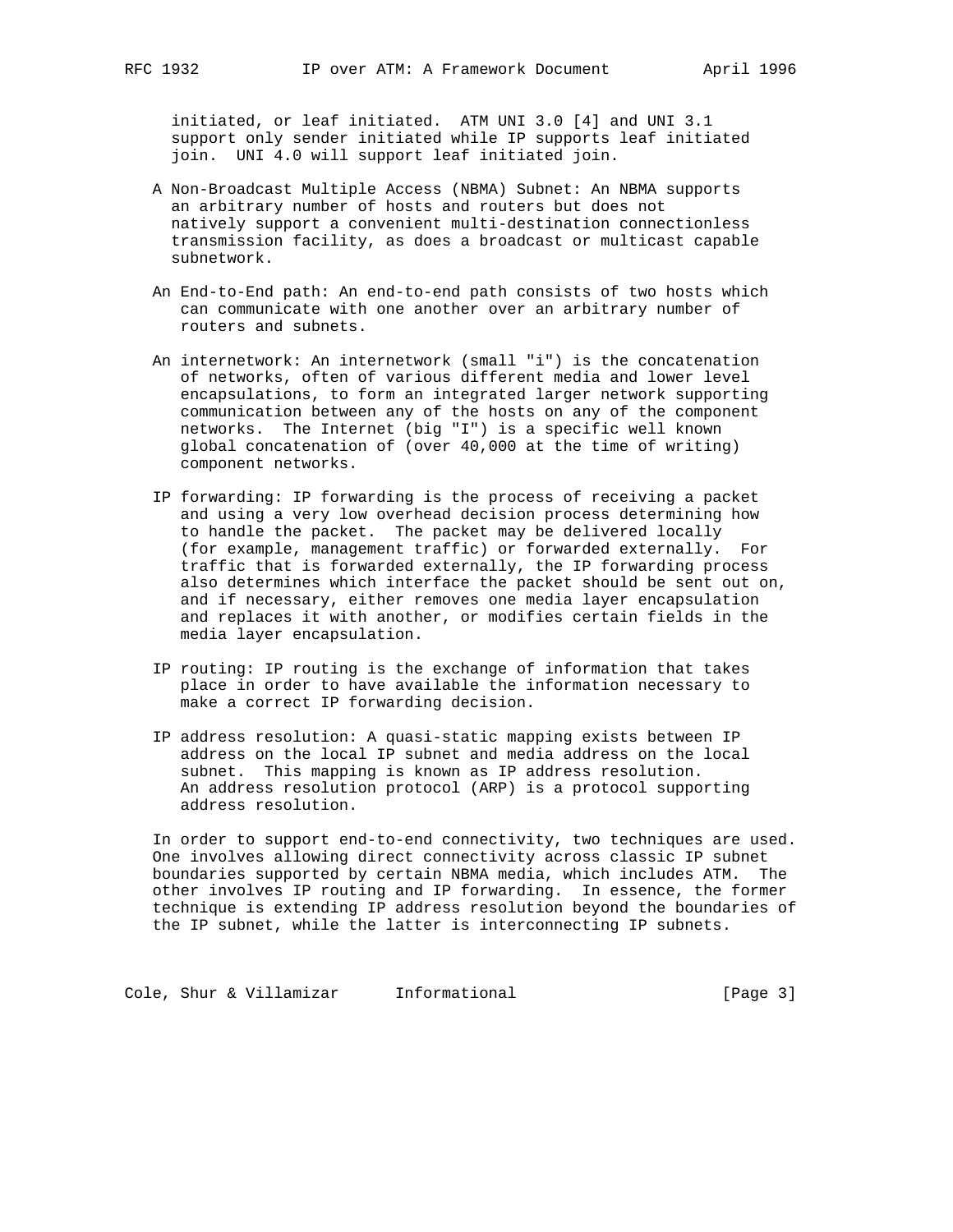Large internetworks, and in particular the Internet, are unlikely to be composed of a single media, or a star topology, with a single media at the center. Within a large network supporting a common media, typically any large NBMA such as ATM, IP routing and IP forwarding must always be accommodated if the internetwork is larger than the NBMA, particularly if there are multiple points of interconnection with the NBMA and/or redundant, diverse interconnections.

 Routing information exchange in a very large internetwork can be quite dynamic due to the high probability that some network elements are changing state. The address resolution space consumption and resource consumption due to state change, or maintenance of state information is rarely a problem in classic IP subnets. It can become a problem in large bridged networks or in proposals that attempt to extend address resolution beyond the IP subnet. Scaling properties of address resolution and routing proposals, with respect to state information and state change, must be considered.

3. Parameters Common to IP Over ATM Proposals

 In some discussion of IP over ATM distinctions have made between local area networks (LANs), and wide area networks (WANs) that do not necessarily hold. The distinction between a LAN, MAN and WAN is a matter of geographic dispersion. Geographic dispersion affects performance due to increased propagation delay.

 LANs are used for network interconnections at the the major Internet traffic interconnect sites. Such LANs have multiple administrative authorities, currently exclusively support routers providing transit to multihomed internets, currently rely on PVCs and static address resolution, and rely heavily on IP routing. Such a configuration differs from the typical LANs used to interconnect computers in corporate or campus environments, and emphasizes the point that prior characterization of LANs do not necessarily hold. Similarly, WANs such as those under consideration by numerous large IP providers, do not conform to prior characterizations of ATM WANs in that they have a single administrative authority and a small number of nodes aggregating large flows of traffic onto single PVCs and rely on IP routers to avoid forming congestion bottlenecks within ATM.

 The following characteristics of the IP over ATM internetwork may be independent of geographic dispersion (LAN, MAN, or WAN).

o The size of the IP over ATM internetwork (number of nodes).

o The size of ATM IP subnets (LIS) in the ATM Internetwork.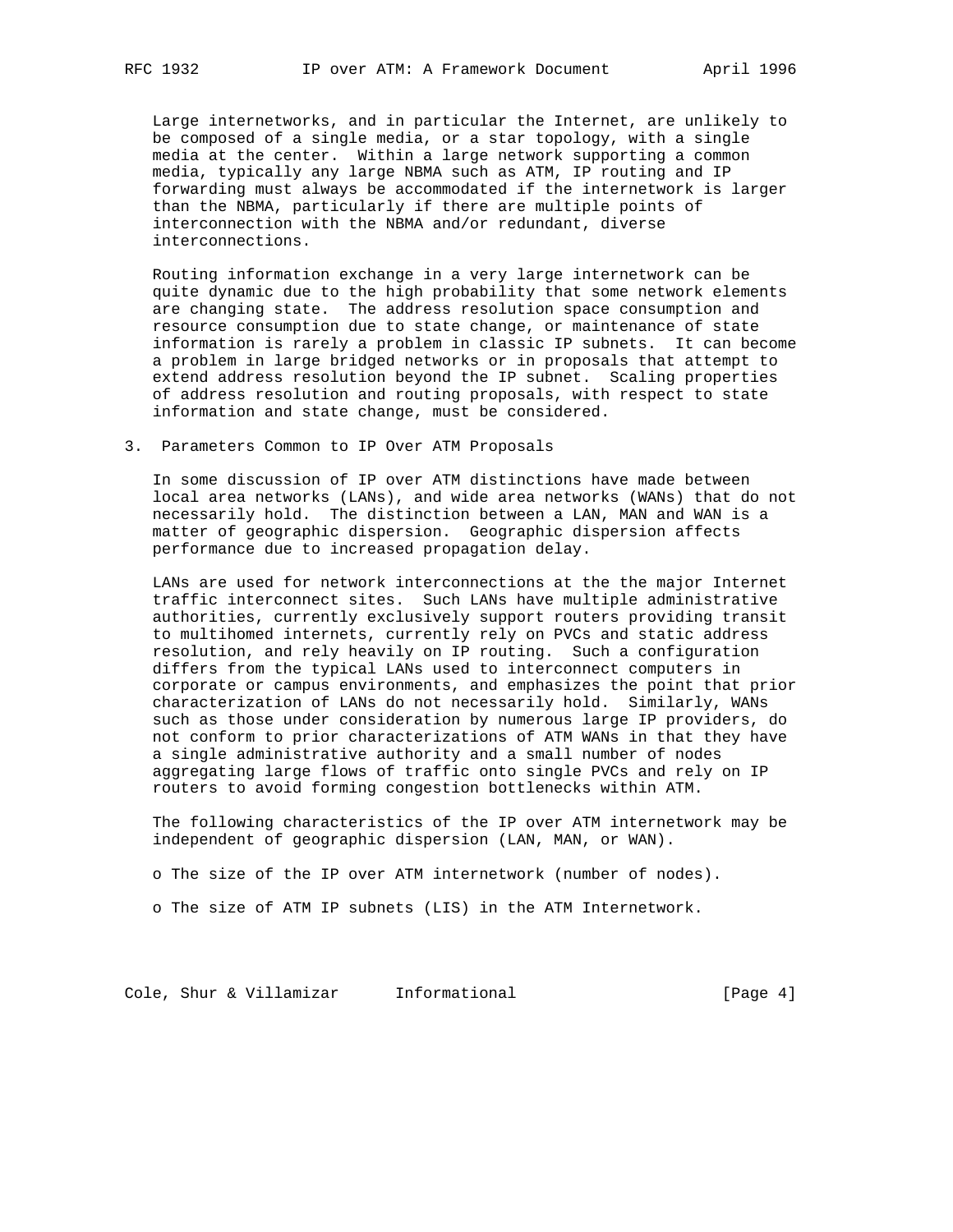- o Single IP subnet vs multiple IP subnet ATM internetworks.
- o Single or multiple administrative authority.
- o Presence of routers providing transit to multihomed internets.
- o The presence or absence of dynamic address resolution.
- o The presence or absence of an IP routing protocol.

IP over ATM should therefore be characterized by:

- o Encapsulations below the IP level.
- o Degree to which a connection oriented lower level is available and utilized.
- o Type of address resolution at the IP subnet level (static or dynamic).
- o Degree to which address resolution is extended beyond the IP subnet boundary.
- o The type of routing (if any) supported above the IP level.

ATM-specific attributes of particular importance include:

- o The different types of services provided by the ATM Adaptation Layers (AAL). These specify the Quality-of-Service, the connection-mode, etc. The models discussed within this document assume an underlying connection-oriented service.
- o The type of virtual circuits used, i.e., PVCs versus SVCs. The PVC environment requires the use of either static tables for ATM-to-IP address mapping or the use of inverse ARP, while the SVC environment requires ARP functionality to be provided.
- o The type of support for multicast services. If point-to-point services only are available, then a server for IP multicast is required. If point-to-multipoint services are available, then IP multicast can be supported via meshes of point-to-multipoint connections (although use of a server may be necessary due to limits on the number of multipoint VCs able to be supported or to maintain the leaf initiated join semantics).
- o The presence of logical link identifiers (VPI/VCIs) and the various information element (IE) encodings within the ATM SVC signaling specification, i.e., the ATM Forum UNI version 3.1.

Cole, Shur & Villamizar Informational [Page 5]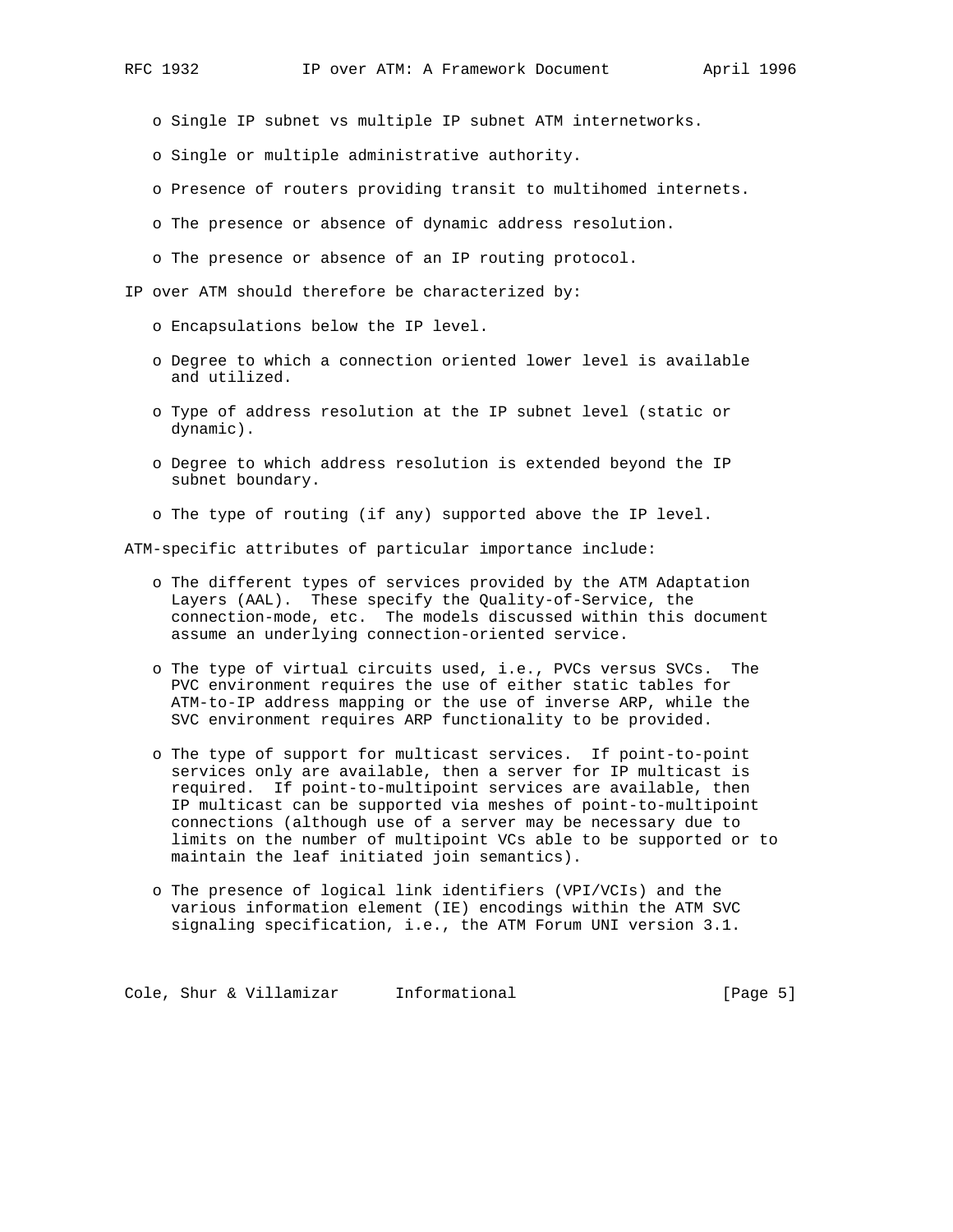This allows a VC originator to specify a range of "layer" entities as the destination "AAL User". The AAL specifications do not prohibit any particular "layer X" from attaching directly to a local AAL service. Taken together these points imply a range of methods for encapsulation of upper layer protocols over ATM. For example, while LLC/SNAP encapsulation is one approach (the default), it is also possible to bind virtual circuits to higher level entities in the TCP/IP protocol stack. Some examples of the latter are single VC per protocol binding, TULIP, and TUNIC, discussed further in Section 4.

 o The number and type of ATM administrative domains/networks, and type of addressing used within an administrative domain/network. In particular, in the single domain/network case, all attached systems may be safely assumed to be using a single common addressing format, while in the multiple domain case, attached stations may not all be using the same common format, with corresponding implications on address resolution. (See Appendix A for a discussion of some of the issues that arise when multiple ATM address formats are used in the same logical IP subnet (LIS).) Also security/authentication is much more of a concern in the multiple domain case.

 IP over ATM proposals do not universally accept that IP routing over an ATM network is required. Certain proposals rely on the following assumptions:

- o The widespread deployment of ATM within premises-based networks, private wide-area networks and public networks, and
- o The definition of interfaces, signaling and routing protocols among private ATM networks.

 The above assumptions amount to ubiquitous deployment of a seamless ATM fabric which serves as the hub of a star topology around which all other media is attached. There has been a great deal of discussion over when, if ever, this will be a realistic assumption for very large internetworks, such as the Internet. Advocates of such approaches point out that even if these are not relevant to very large internetworks such as the Internet, there may be a place for such models in smaller internetworks, such as corporate networks.

 The NHRP protocol (Section 8.2), not necessarily specific to ATM, would be particularly appropriate for the case of ubiquitous ATM deployment. NHRP supports the establishment of direct connections across IP subnets in the ATM domain. The use of NHRP does not require ubiquitous ATM deployment, but currently imposes topology constraints to avoid routing loops (see Section 7). Section 8.2

Cole, Shur & Villamizar Informational (Page 6)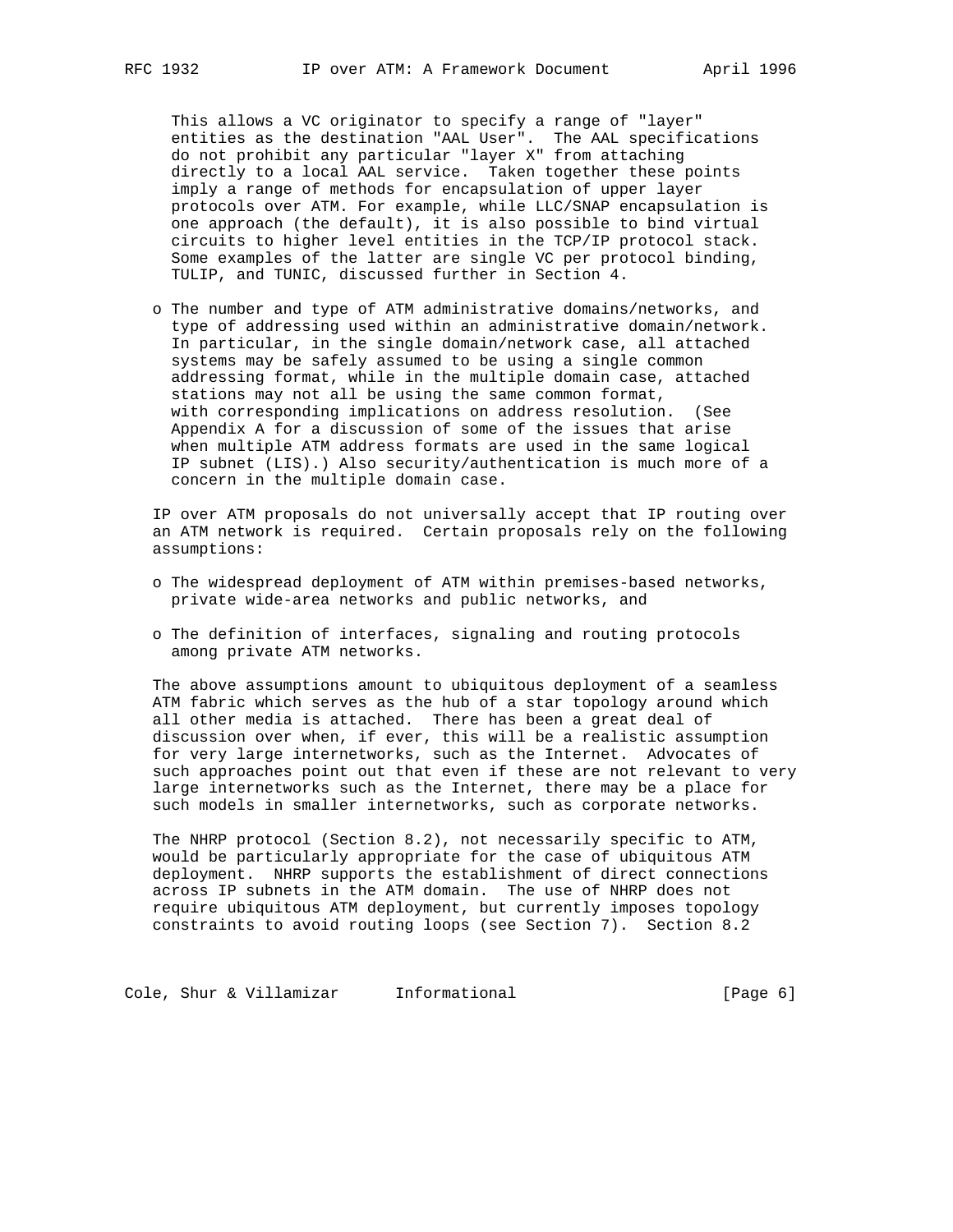describes NHRP in greater detail.

 The Peer Model assumes that internetwork layer addresses can be mapped onto ATM addresses and vice versa, and that reachability information between ATM routing and internetwork layer routing can be exchanged. This approach has limited applicability unless ubiquitous deployment of ATM holds. The peer model is described in Section 8.4.

 The Integrated Model proposes a routing solution supporting an exchange of routing information between ATM routing and higher level routing. This provides timely external routing information within the ATM routing and provides transit of external routing information through the ATM routing between external routing domains. Such proposals may better support a possibly lengthy transition during which assumptions of ubiquitous ATM access do not hold. The Integrated Model is described in Section 8.5.

 The Multiprotocol over ATM (MPOA) Sub-Working Group was formed by the ATM Forum to provide multiprotocol support over ATM. The MPOA effort is at an early stage at the time of this writing. An MPOA baseline document has been drafted, which provides terminology for further discussion of the architecture. This document is available from the FTP server ftp.atmforum.com in pub/contributions as the file atm95- 0824.ps or atm95-0824.txt.

4. Encapsulations and Lower Layer Identification

 Data encapsulation, and the identification of VC endpoints, constitute two important issues that are somewhat orthogonal to the issues of network topology and routing. The relationship between these two issues is also a potential sources of confusion. In conventional LAN technologies the 'encapsulation' wrapped around a packet of data typically defines the (de)multiplexing path within source and destination nodes (e.g. the Ethertype field of an Ethernet packet). Choice of the protocol endpoint within the packet's destination node is essentially carried 'in-band'.

 As the multiplexing is pushed towards ATM and away from LLC/SNAP mechanism, a greater burden will be placed upon the call setup and teardown capacity of the ATM network. This may result in some questions being raised regarding the scalability of these lower level multiplexing options.

 With the ATM Forum UNI version 3.1 service the choice of endpoint within a destination node is made 'out of band' - during the Call Setup phase. This is quite independent of any in-band encapsulation mechanisms that may be in use. The B-LLI Information Element allows Layer 2 or Layer 3 entities to be specified as a VC's endpoint. When

Cole, Shur & Villamizar Informational (Page 7)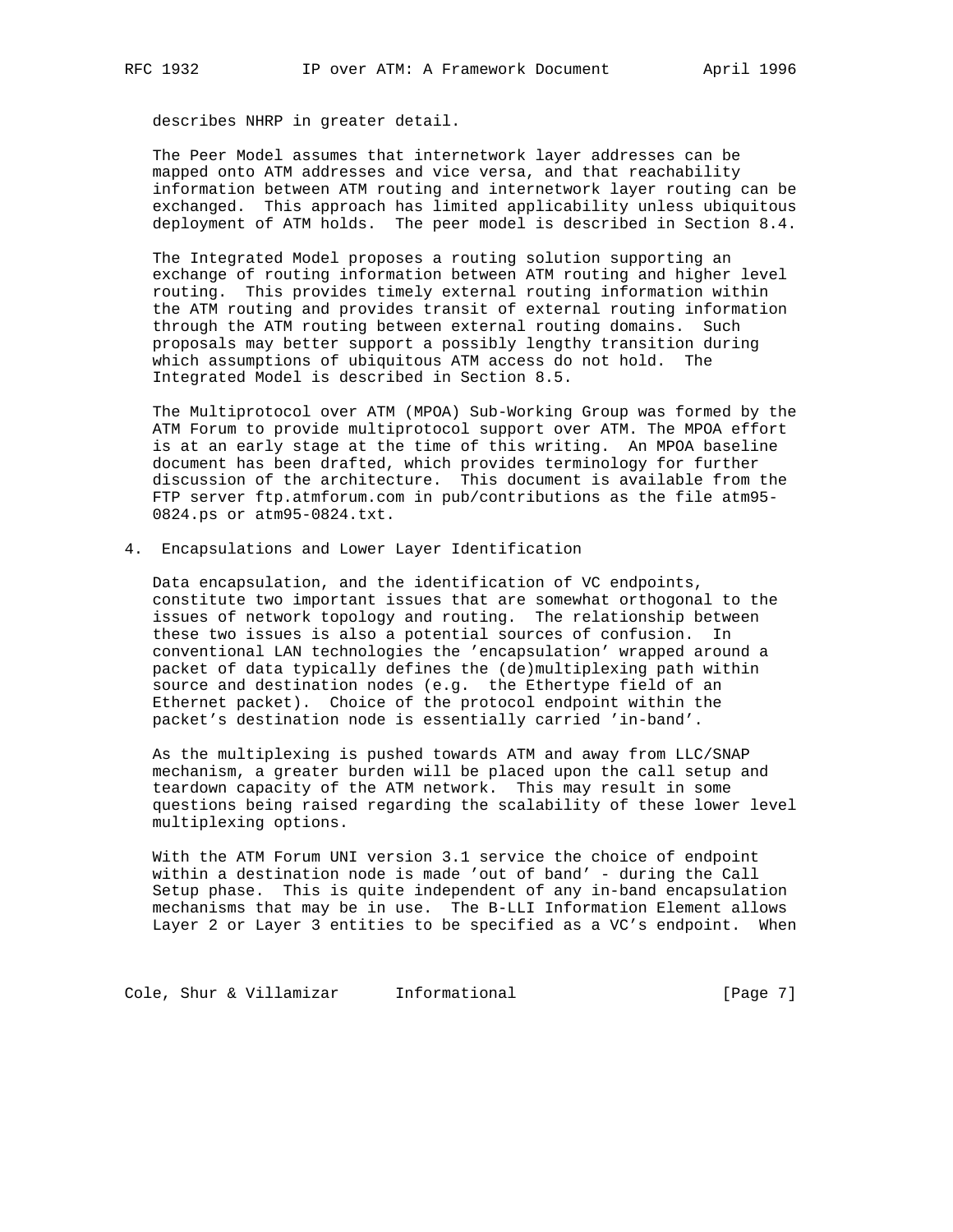faced with an incoming SETUP message the Called Party will search locally for an AAL User that claims to provide the service of the layer specified in the B-LLI. If one is found then the VC will be accepted (assuming other conditions such as QoS requirements are also met).

 An obvious approach for IP environments is to simply specify the Internet Protocol layer as the VCs endpoint, and place IP packets into AAL--SDUs for transmission. This is termed 'VC multiplexing' or 'Null Encapsulation', because it involves terminating a VC (through an AAL instance) directly on a layer 3 endpoint. However, this approach has limitations in environments that need to support multiple layer 3 protocols between the same two ATM level endpoints. Each pair of layer 3 protocol entities that wish to exchange packets require their own VC.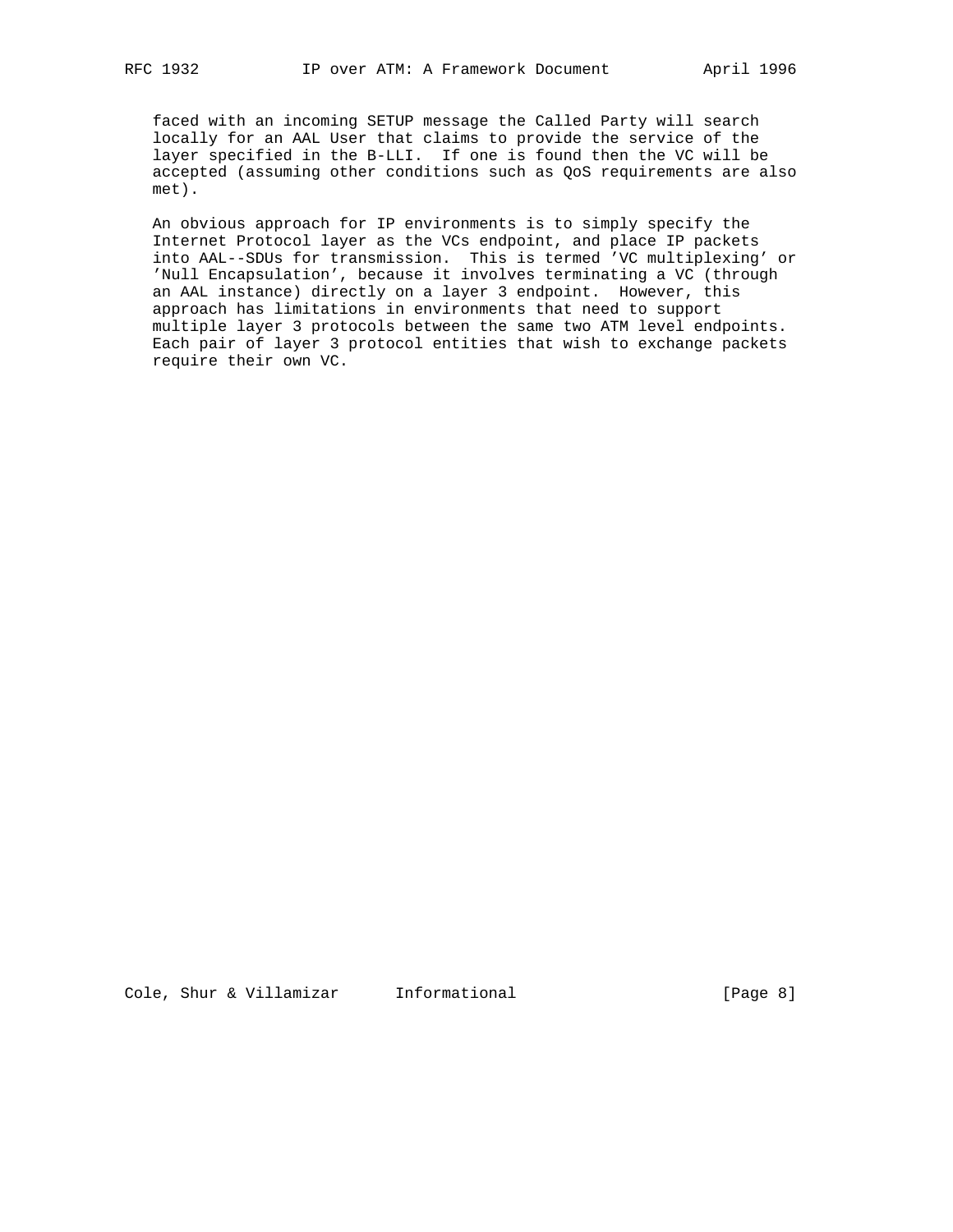RFC-1483 [6] notes that VC multiplexing is possible, but focuses on describing an alternative termed 'LLC/SNAP Encapsulation'. This allows any set of protocols that may be uniquely identified by an LLC/SNAP header to be multiplexed onto a single VC. Figure 1 shows how this works for IP packets - the first 3 bytes indicate that the payload is a Routed Non-ISO PDU, and the Organizationally Unique Identifier (OUI) of 0x00-00-00 indicates that the Protocol Identifier (PID) is derived from the EtherType associated with IP packets (0x800). ARP packets are multiplexed onto a VC by using a PID of 0x806 instead of 0x800.

|              |               |                                                 |             |   |   | IP Packet               |
|--------------|---------------|-------------------------------------------------|-------------|---|---|-------------------------|
|              | 8 byte header |                                                 |             |   |   | ٦Z                      |
| $0xAA-AA-03$ |               | $0x00-00-00$ :                                  | $0x08 - 00$ |   |   | Encapsulated<br>Payload |
| (LLC)<br>V   |               | (OUI)                                           | $(PID)$ :   | V | V | V                       |
|              |               | AAL SDU                                         |             |   |   |                         |
|              |               | Figure 1: IP packet encapsulated in an AAL5 SDU |             |   |   |                         |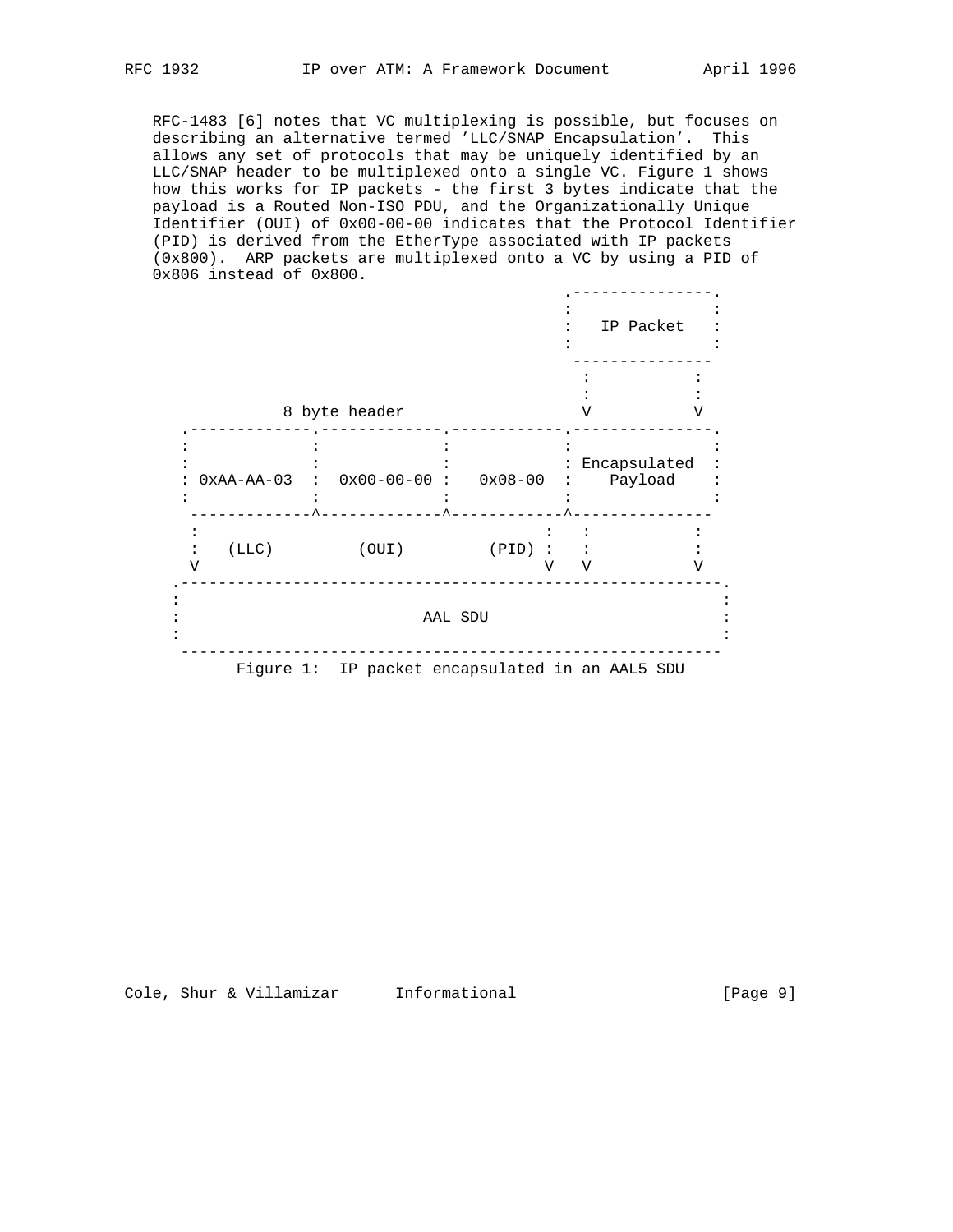.----------. .----------. .---------. .----------.  $\mathcal{L}^{\mathcal{L}}(\mathcal{L}^{\mathcal{L}}(\mathcal{L}^{\mathcal{L}}(\mathcal{L}^{\mathcal{L}}(\mathcal{L}^{\mathcal{L}}(\mathcal{L}^{\mathcal{L}}(\mathcal{L}^{\mathcal{L}}(\mathcal{L}^{\mathcal{L}}(\mathcal{L}^{\mathcal{L}}(\mathcal{L}^{\mathcal{L}}(\mathcal{L}^{\mathcal{L}}(\mathcal{L}^{\mathcal{L}}(\mathcal{L}^{\mathcal{L}}(\mathcal{L}^{\mathcal{L}}(\mathcal{L}^{\mathcal{L}}(\mathcal{L}^{\mathcal{L}}(\mathcal{L}^{\mathcal{L$  : IP : : ARP : :AppleTalk: : etc... :  $\mathcal{L}^{\mathcal{L}}(\mathcal{L}^{\mathcal{L}}(\mathcal{L}^{\mathcal{L}}(\mathcal{L}^{\mathcal{L}}(\mathcal{L}^{\mathcal{L}}(\mathcal{L}^{\mathcal{L}}(\mathcal{L}^{\mathcal{L}}(\mathcal{L}^{\mathcal{L}}(\mathcal{L}^{\mathcal{L}}(\mathcal{L}^{\mathcal{L}}(\mathcal{L}^{\mathcal{L}}(\mathcal{L}^{\mathcal{L}}(\mathcal{L}^{\mathcal{L}}(\mathcal{L}^{\mathcal{L}}(\mathcal{L}^{\mathcal{L}}(\mathcal{L}^{\mathcal{L}}(\mathcal{L}^{\mathcal{L$  ---------- ---------- --------- ----------  $\wedge$  :  $\wedge$  :  $\wedge$  :  $\wedge$  :  $\wedge$  :  $\wedge$  :  $\wedge$  :  $\wedge$  :  $\mathcal{L}^{\mathcal{L}}(\mathcal{L}^{\mathcal{L}}(\mathcal{L}^{\mathcal{L}}(\mathcal{L}^{\mathcal{L}}(\mathcal{L}^{\mathcal{L}}(\mathcal{L}^{\mathcal{L}}(\mathcal{L}^{\mathcal{L}}(\mathcal{L}^{\mathcal{L}}(\mathcal{L}^{\mathcal{L}}(\mathcal{L}^{\mathcal{L}}(\mathcal{L}^{\mathcal{L}}(\mathcal{L}^{\mathcal{L}}(\mathcal{L}^{\mathcal{L}}(\mathcal{L}^{\mathcal{L}}(\mathcal{L}^{\mathcal{L}}(\mathcal{L}^{\mathcal{L}}(\mathcal{L}^{\mathcal{L$  : V : V : V : V .-----------------------------------------------------------. : : : 0x800 0x806 0x809 other : : : : Instance of layer using LLC/SNAP header to : : perform multiplexing/demultiplexing : : : -----------------------------------------------------------  $\begin{array}{ccc} \wedge & \vdots \\ \vdots & \vdots \end{array}$ the contract of the contract of the contract of the contract of the contract of the contract of the contract of : V .------------------. denotes the second control of the second : Instance of AAL5 : : terminating : : one VCC the contract of the contract of the contract of the contract of the contract of the contract of the contract of ------------------

> Figure 2: LLC/SNAP encapsulation allows more than just IP or ARP per VC.

 Whatever layer terminates a VC carrying LLC/SNAP encapsulated traffic must know how to parse the AAL--SDUs in order to retrieve the packets. The recently approved signalling standards for IP over ATM are more explicit, noting that the default SETUP message used to establish IP over ATM VCs must carry a B-LLI specifying an ISO 8802/2 Layer 2 (LLC) entity as each VCs endpoint. More significantly, there is no information carried within the SETUP message about the identity of the layer 3 protocol that originated the request - until the packets begin arriving the terminating LLC entity cannot know which one or more higher layers are packet destinations.

 Taken together, this means that hosts require a protocol entity to register with the host's local UNI 3.1 management layer as being an LLC entity, and this same entity must know how to handle and generate LLC/SNAP encapsulated packets. The LLC entity will also require mechanisms for attaching to higher layer protocols such as IP and ARP. Figure 2 attempts to show this, and also highlights the fact that such an LLC entity might support many more than just IP and ARP.

Cole, Shur & Villamizar Informational (Page 10)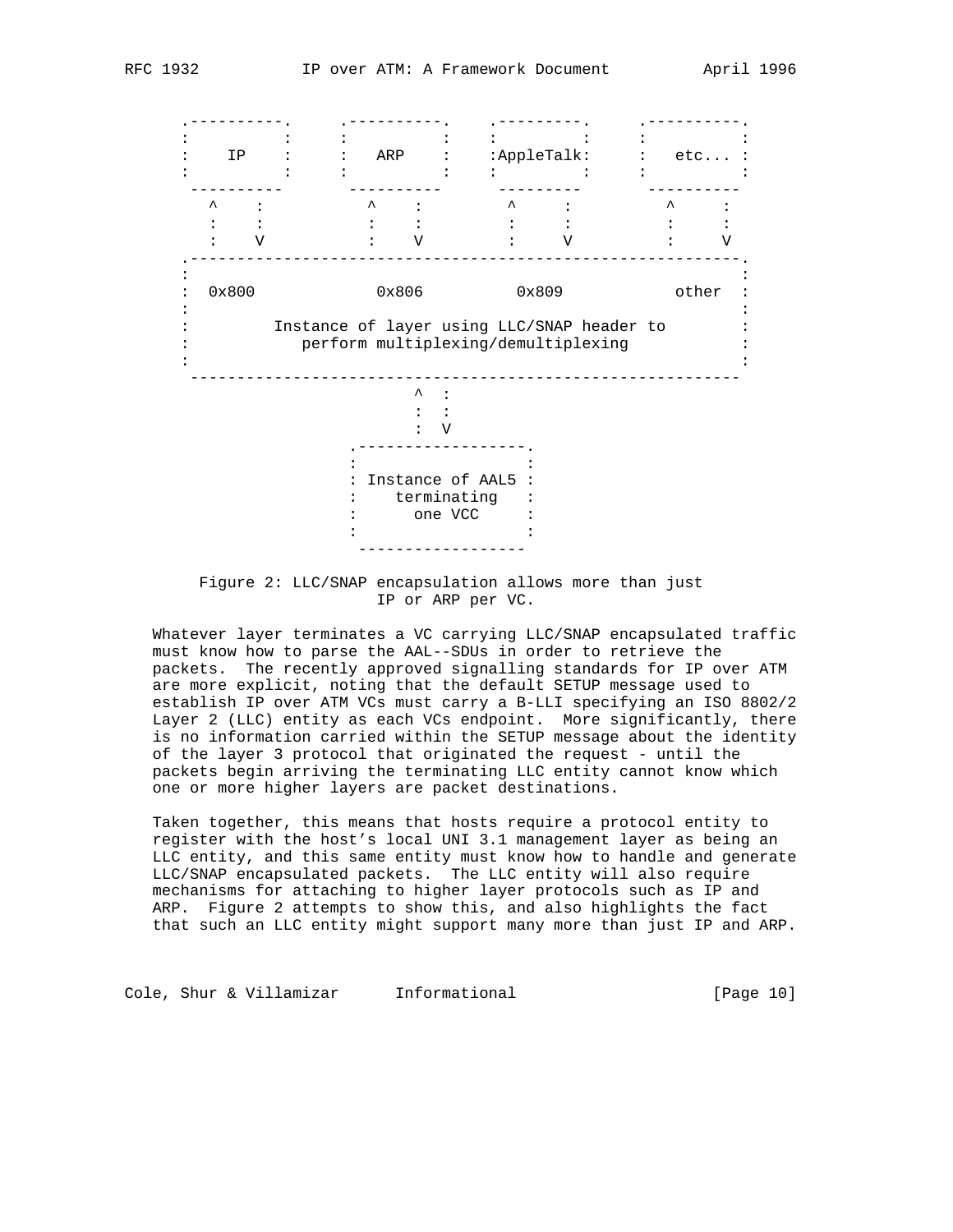In fact the combination of RFC 1483 LLC/SNAP encapsulation, LLC entities terminating VCs, and suitable choice of LLC/SNAP values, can go a long way towards providing an integrated approach to building multiprotocol networks over ATM.

 The processes of actually establishing AAL Users, and identifying them to the local UNI 3.1 management layers, are still undefined and are likely to be very dependent on operating system environments.

 Two encapsulations have been discussed within the IP over ATM working group which differ from those given in RFC-1483 [6]. These have the characteristic of largely or totally eliminating IP header overhead. These models were discussed in the July 1993 IETF meeting in Amsterdam, but have not been fully defined by the working group.

 TULIP and TUNIC assume single hop reachability between IP entities. Following name resolution, address resolution, and SVC signaling, an implicit binding is established between entities in the two hosts. In this case full IP headers (and in particular source and destination addresses) are not required in each data packet.

 o The first model is "TCP and UDP over Lightweight IP" (TULIP) in which only the IP protocol field is carried in each packet, everything else being bound at call set-up time. In this case the implicit binding is between the IP entities in each host. Since there is no further routing problem once the binding is established, since AAL5 can indicate packet size, since fragmentation cannot occur, and since ATM signaling will handle exception conditions, the absence of all other IP header fields and of ICMP should not be an issue. Entry to TULIP mode would occur as the last stage in SVC signaling, by a simple extension to the encapsulation negotiation described in RFC-1755 [10].

 TULIP changes nothing in the abstract architecture of the IP model, since each host or router still has an IP address which is resolved to an ATM address. It simply uses the point-to-point property of VCs to allow the elimination of some per-packet overhead. The use of TULIP could in principle be negotiated on a per-SVC basis or configured on a per-PVC basis.

 o The second model is "TCP and UDP over a Nonexistent IP Connection" (TUNIC). In this case no network-layer information is carried in each packet, everything being bound at virtual circuit set-up time. The implicit binding is between two applications using either TCP or UDP directly over AAL5 on a dedicated VC. If this can be achieved, the IP protocol field has no useful dynamic function. However, in order to achieve binding between two applications, the use of a well-known port number

Cole, Shur & Villamizar Informational (Page 11)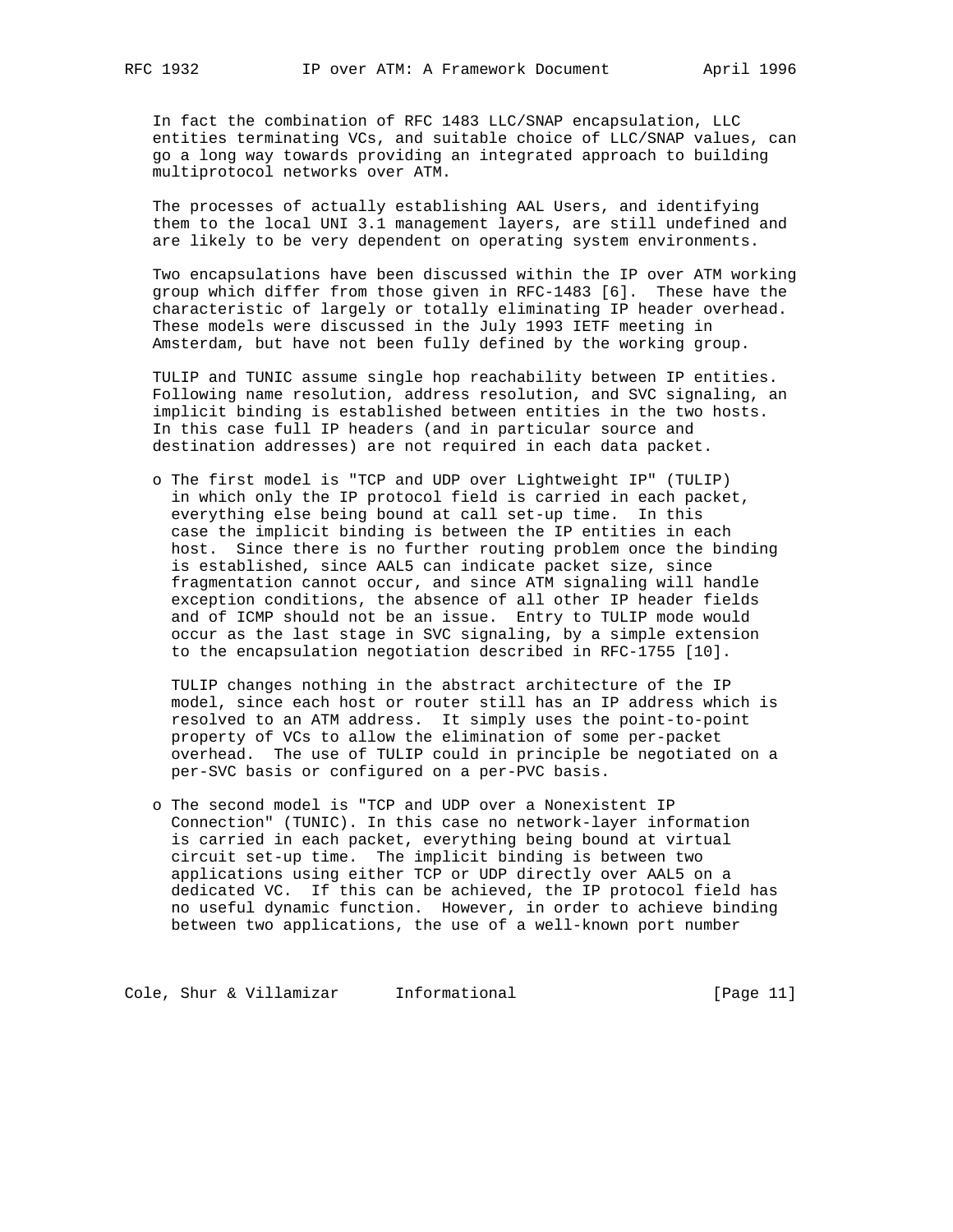in classical IP or in TULIP mode may be necessary during call set-up. This is a subject for further study and would require significant extensions to the use of SVC signaling described in RFC-1755 [10].

|                  | Encapsulation In setup message                                                            | Demultiplexing                                                         |
|------------------|-------------------------------------------------------------------------------------------|------------------------------------------------------------------------|
| SNAP/LLC nothing |                                                                                           | source and destination<br>address, protocol<br>family, protocol, ports |
| NULL encaps      | protocol family                                                                           | source and destination<br>address, protocol, ports                     |
| TULIP            | source and destination brotocol, ports<br>address, protocol family                        |                                                                        |
| TUNIC - A        | source and destination borts<br>$\_$ address, protocol family $\_$<br>protocol            |                                                                        |
| TUNIC - B        | source and destination _ nothing<br>$\_$ address, protocol family $\_$<br>protocol, ports |                                                                        |

### Table 1: Summary of Encapsulation Types

TULIP/TUNIC can be presented as being on one end of a continuum opposite the SNAP/LLC encapsulation, with various forms of null encapsulation somewhere in the middle. The continuum is simply a matter of how much is moved from in-stream demultiplexing to call setup demultiplexing. The various encapsulation types are presented in Table 1.

Encapsulations such as TULIP and TUNIC make assumptions with regard to the desirability to support connection oriented flow. The tradeoffs between connection oriented and connectionless are discussed in Section 5.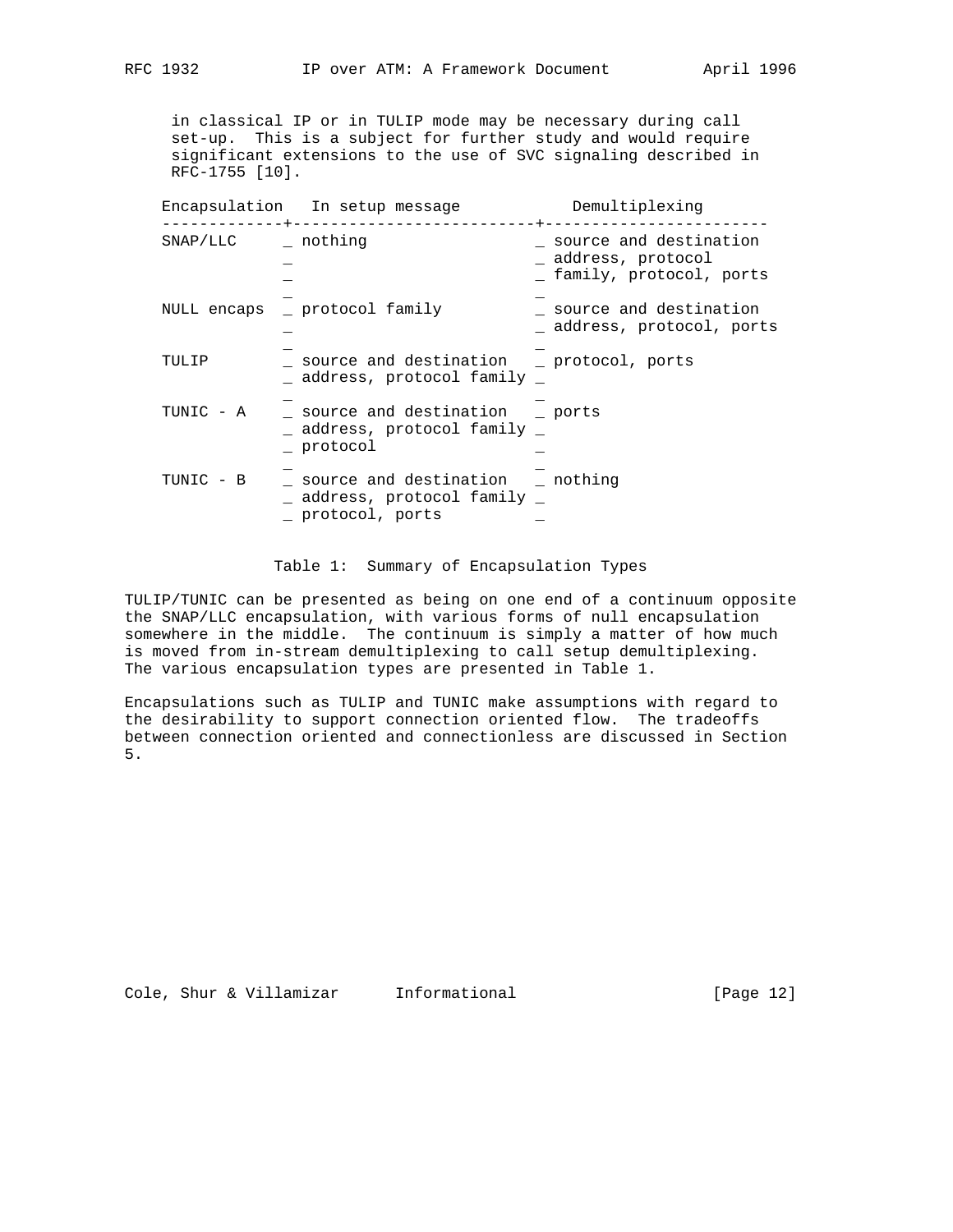# 5. Connection Oriented and Connectionless Tradeoffs

The connection oriented and connectionless approaches each offer advantages and disadvantages. In the past, strong advocates of pure connection oriented and pure connectionless architectures have argued intensely. IP over ATM does not need to be purely connectionless or purely connection oriented.

| APPLICATION                    | Pure Connection Oriented Approach                                                                                                                            |  |  |  |
|--------------------------------|--------------------------------------------------------------------------------------------------------------------------------------------------------------|--|--|--|
| General                        | _ Always set up a VC                                                                                                                                         |  |  |  |
| Short Duration<br>UDP (DNS)    | Set up a VC. Either hold the packet during VC<br>_ setup or drop it and await a retransmission.<br>Teardown on a timer basis.                                |  |  |  |
| Short Duration<br>TCP (SMTP)   | _ Set up a VC. Either hold packet(s) during VC<br>_ setup or drop them and await retransmission.<br>Teardown on detection of FIN-ACK or on a timer<br>basis. |  |  |  |
| Elastic (TCP)<br>Bulk Transfer | Set up a VC same as above. No clear method to<br>set OoS parameters has emerged.                                                                             |  |  |  |
| Real Time<br>(audio, video)    | _ Set up a VC. QoS parameters are assumed to<br>precede traffic in RSVP or be carried in some<br>form within the traffic itself.                             |  |  |  |

 Table 2: Connection Oriented vs. Connectionless - a) a pure connection oriented approach

ATM with basic AAL 5 service is connection oriented. The IP layer above ATM is connectionless. On top of IP much of the traffic is supported by TCP, a reliable end-to-end connection oriented protocol. A fundamental question is to what degree is it beneficial to map different flows above IP into separate connections below IP. There is a broad spectrum of opinion on this.

As stated in section 4, at one end of the spectrum, IP would remain highly connectionless and set up single VCs between routers which are adjacent on an IP subnet and for which there was active traffic flow. All traffic between the such routers would be multiplexed on a single ATM VC. At the other end of the spectrum, a separate ATM VC would be created for each identifiable flow. For every unique TCP or UDP address and port pair encountered a new VC would be required. Part of the intensity of early arguments has been over failure to recognize that there is a middle ground.

Cole, Shur & Villamizar Informational [Page 13]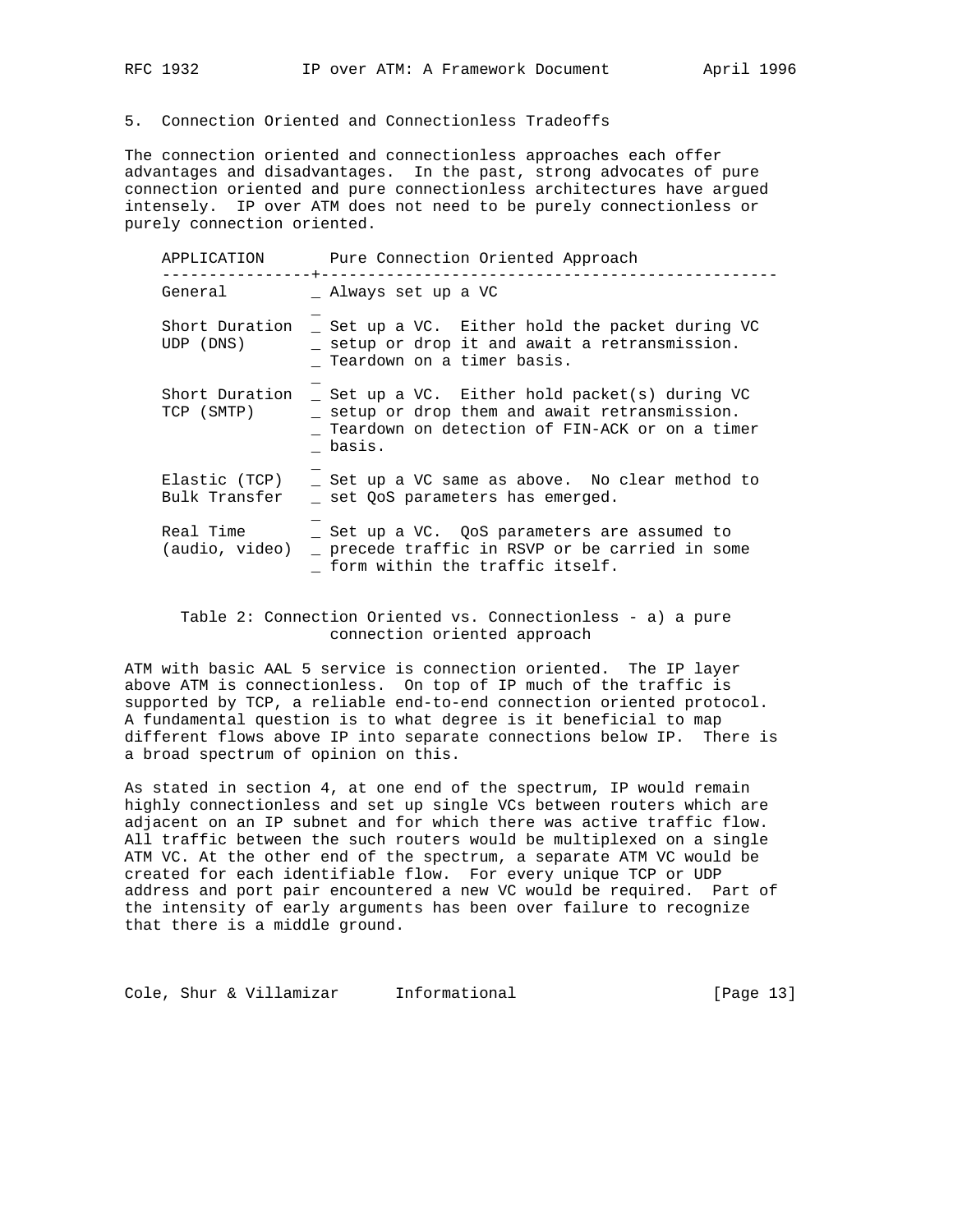ATM offers QoS and traffic management capabilities that are well suited for certain types of services. It may be advantageous to use separate ATM VC for such services. Other IP services such as DNS, are ill suited for connection oriented delivery, due to their normal very short duration (typically one packet in each direction). Short duration transactions, even many using TCP, may also be poorly suited for a connection oriented model due to setup and state overhead. ATM QoS and traffic management capabilities may be poorly suited for elastic traffic.

| Middle Ground                                                                                                                                                                                                                                                                                           |
|---------------------------------------------------------------------------------------------------------------------------------------------------------------------------------------------------------------------------------------------------------------------------------------------------------|
| _ Use RSVP or other indication which clearly<br>_ indicate a VC is needed and what QoS parameters<br>are appropriate.                                                                                                                                                                                   |
| Short Duration _ Forward hop by hop. RSVP is unlikely to precede<br>_ this type of traffic.                                                                                                                                                                                                             |
| Short Duration<br>- Forward hop by hop unless RSVP indicates<br>_ otherwise. RSVP is unlikely to precede this<br>type of traffic.                                                                                                                                                                       |
| _ By default hop by hop forwarding is used.<br>_ However, RSVP information, local configuration<br>_ about TCP port number usage, or a locally<br>_ implemented method for passing QoS information<br>_ from the application to the IP/ATM driver may<br>allow/suggest the establishment of direct VCs. |
| Forward hop by hop unless RSVP indicates<br>_ otherwise. RSVP will indicate QoS requirements.<br>_ It is assumed RSVP will generally be used for<br>this case. A local decision can be made as to<br>_ whether the QoS is better served by a separate<br>VC.                                            |
|                                                                                                                                                                                                                                                                                                         |

 Table 3: Connection Oriented vs. Connectionless - b) a middle ground approach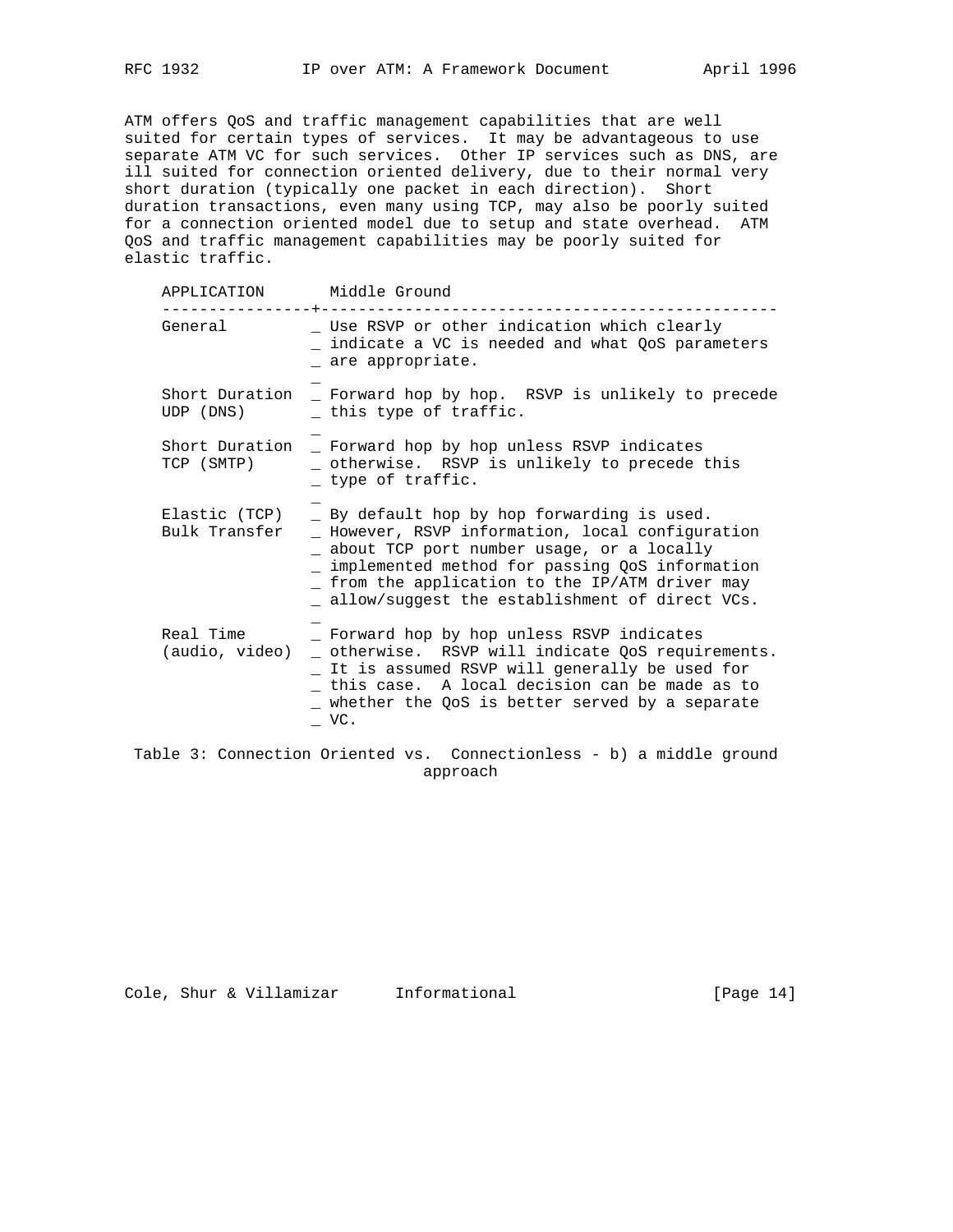APPLICATION Pure Connectionless Approach ----------------+------------------------------------------------- \_ Always forward hop by hop. Use queueing \_ algorithms implemented at the IP layer to \_ support reservations such as those specified by \_ RSVP. \_ Short Duration \_ Forward hop by hop. UDP (DNS) \_ \_ Short Duration \_ Forward hop by hop. TCP (SMTP) \_ \_ Elastic (TCP) \_ Forward hop by hop. Assume ability of TCP to Bulk Transfer \_ share bandwidth (within a VBR VC) works as well \_ or better than ATM traffic management. \_ Real Time  $\qquad \qquad \_$  Forward hop by hop. Assume that queueing (audio, video) \_ algorithms at the IP level can be designed to \_ work with sufficiently good performance \_ (e.g., due to support for predictive \_ reservation).

## Table 4: Connection Oriented vs. Connectionless - c) a pure connectionless approach

 Work in progress is addressing how QoS requirements might be expressed and how the local decisions might be made as to whether those requirements are best and/or most cost effectively accomplished using ATM or IP capabilities. Table 2, Table 3, and Table 4 describe typical treatment of various types of traffic using a pure connection oriented approach, middle ground approach, and pure connectionless approach.

 The above qualitative description of connection oriented vs connectionless service serve only as examples to illustrate differing approaches. Work in the area of an integrated service model, QoS and resource reservation are related to but outside the scope of the IP over ATM Work Group. This work falls under the Integrated Services Work Group (int-serv) and Reservation Protocol Work Group (rsvp), and will ultimately determine when direct connections will be established. The IP over ATM Work Group can make more rapid progress if concentrating solely on how direct connections are established.

Cole, Shur & Villamizar Informational [Page 15]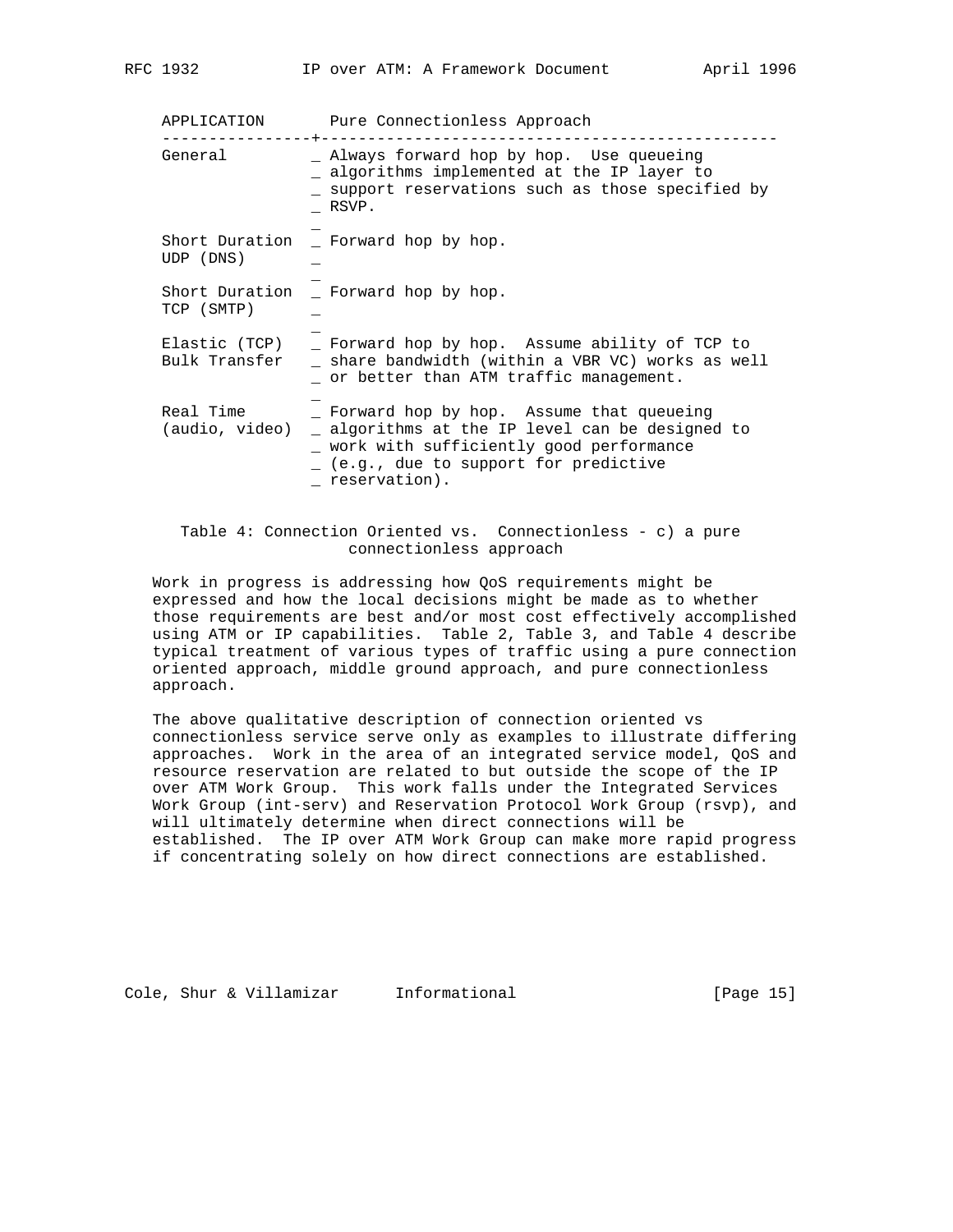# 6. Crossing IP Subnet Boundaries

 A single IP subnet will not scale well to a large size. Techniques which extend the size of an IP subnet in other media include MAC layer bridging, and proxy ARP bridging.

 MAC layer bridging alone does not scale well. Protocols such as ARP rely on the media broadcast to exchange address resolution information. Most bridges improve scaling characteristics by capturing ARP packets and retaining the content, and distributing the information among bridging peers. The ARP information gathered from ARP replies is broadcast only where explicit ARP requests are made. This technique is known as proxy ARP.

 Proxy ARP bridging improves scaling by reducing broadcast traffic, but still suffers scaling problems. If the bridged IP subnet is part of a larger internetwork, a routing protocol is required to indicate what destinations are beyond the IP subnet unless a statically configured default route is used. A default route is only applicable to a very simple topology with respect to the larger internet and creates a single point of failure. Because internets of enormous size create scaling problems for routing protocols, the component networks of such large internets are often partitioned into areas, autonomous systems or routing domains, and routing confederacies.

 The scaling limits of the simple IP subnet require a large network to be partitioned into smaller IP subnets. For NBMA media like ATM, there are advantages to creating direct connections across the entire underlying NBMA network. This leads to the need to create direct connections across IP subnet boundaries.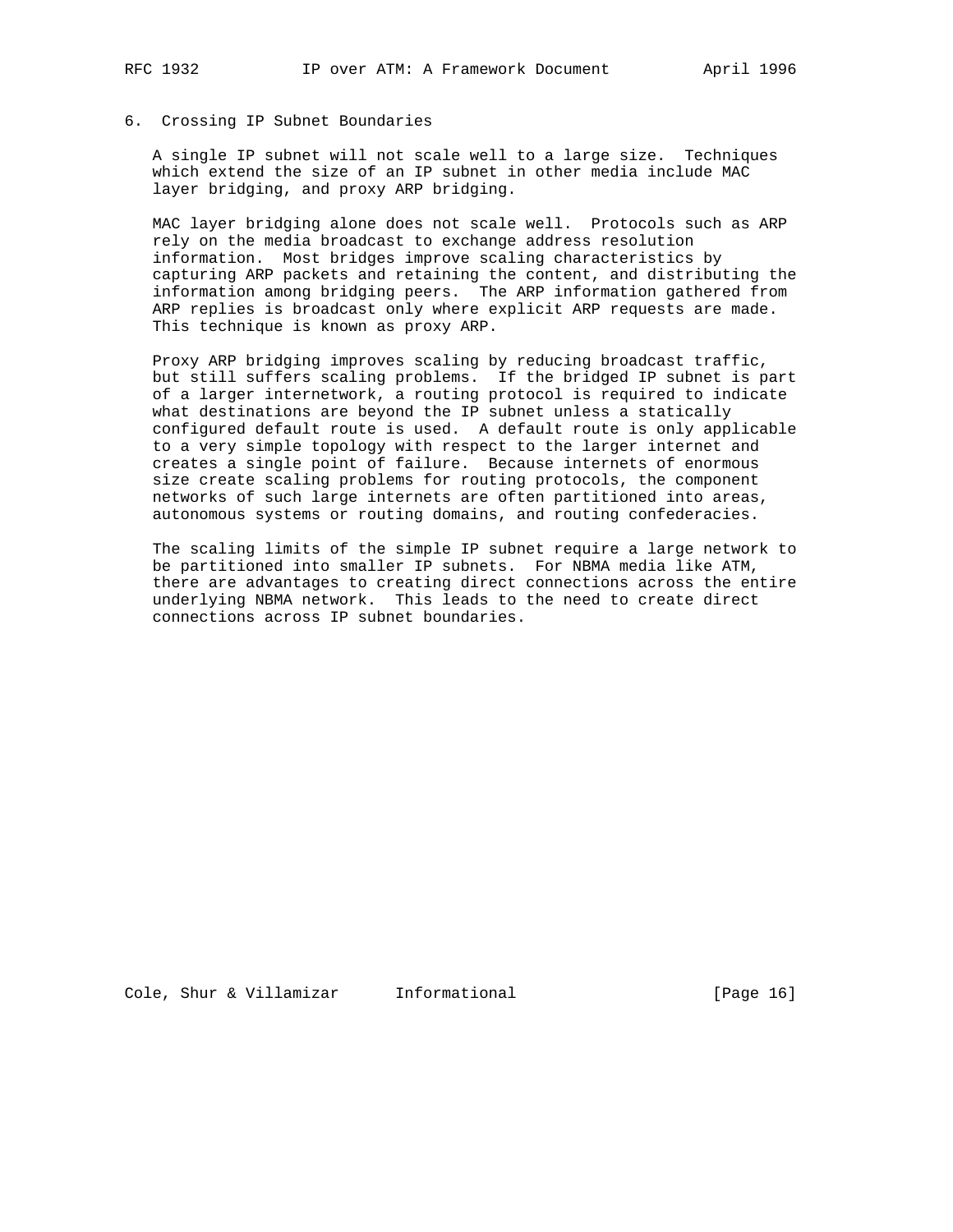

 Figure 3: A configuration with both ATM-based and non-ATM based subnets.

 For example, figure 3 shows an end-to-end configuration consisting of four components, three of which are ATM technology based, while the fourth is a standard IP subnet based on non-ATM technology. End systems (either hosts or routers) attached to the ATM-based networks may communicate either using the Classical IP model or directly via ATM (subject to policy constraints). Such nodes may communicate directly at the IP level without necessarily needing an intermediate router, even if end-systems do not share a common IP-level network prefix. Communication with end-systems on the non-ATM-based Classical IP subnet takes place via a router, following the Classical IP model (see Section 8.1 below).

 Many of the problems and issues associated with creating such direct connections across subnet boundaries were originally being addressed in the IETF's IPLPDN working group and the IP over ATM working group. This area is now being addressed in the Routing over Large Clouds working group. Examples of work performed in the IPLPDN working group include short-cut routing (proposed by P. Tsuchiya) and directed ARP RFC-1433 [5] over SMDS networks. The ROLC working group has produced the distributed ARP server architectures and the NBMA Address Resolution Protocol (NARP) [7]. The Next Hop Resolution Protocol (NHRP) is still work in progress, though the ROLC WG is considering advancing the current document. Questions/issues specifically related to defining a capability to cross IP subnet boundaries include:

Cole, Shur & Villamizar Informational (Page 17)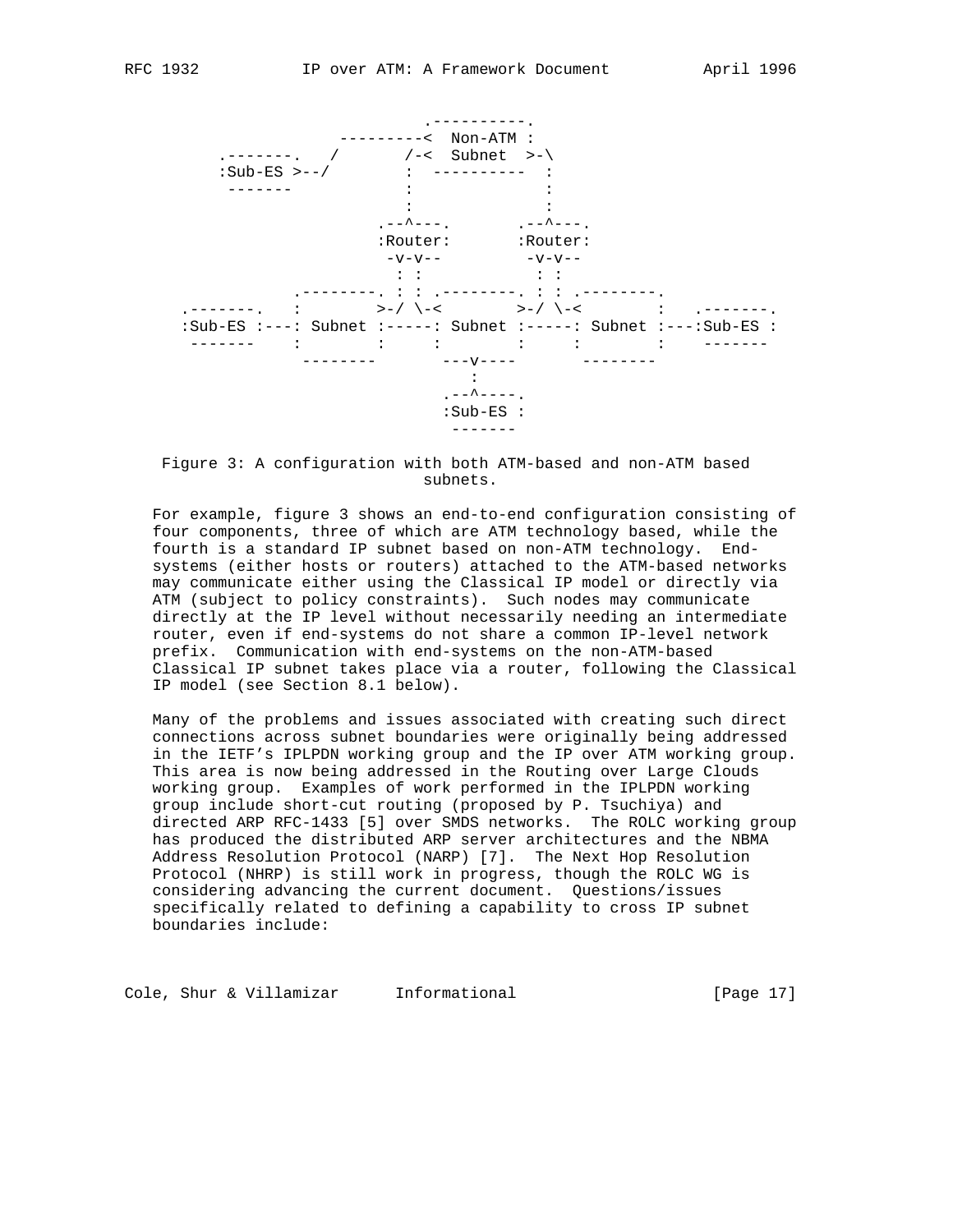- o How can routing be optimized across multiple logical IP subnets over both a common ATM based and a non-ATM based infrastructure. For example, in Figure 3, there are two gateways/routers between the non-ATM subnet and the ATM subnets. The optimal path from end-systems on any ATM-based subnet to the non ATM-based subnet is a function of the routing state information of the two routers.
- o How to incorporate policy routing constraints.
- o What is the proper coupling between routing and address resolution particularly with respect to off-subnet communication.
- o What are the local procedures to be followed by hosts and routers.
- o Routing between hosts not sharing a common IP-level (or L3) network prefix, but able to be directly connected at the NBMA media level.
- o Defining the details for an efficient address resolution architecture including defining the procedures to be followed by clients and servers (see RFC-1433 [5], RFC-1735 [7] and NHRP).
- o How to identify the need for and accommodate special purpose SVCs for control or routing and high bandwidth data transfers.

 For ATM (unlike other NBMA media), an additional complexity in supporting IP routing over these ATM internets lies in the multiplicity of address formats in UNI 3.0 [4]. NSAP modeled address formats only are supported on "private ATM" networks, while either 1) E.164 only, 2) NSAP modeled formats only, or 3) both are supported on "public ATM" networks. Further, while both the E.164 and NSAP modeled address formats are to be considered as network points of attachment, it seems that E.164 only networks are to be considered as subordinate to "private networks", in some sense. This leads to some confusion in defining an ARP mechanism in supporting all combinations of end-to-end scenarios (refer to the discussion in Appendix A on the possible scenarios to be supported by ARP).

7. Extensions to IP Routing

 RFC-1620 [3] describes the problems and issues associated with direct connections across IP subnet boundaries in greater detail, as well as possible solution approaches. The ROLC WG has identified persistent routing loop problems that can occur if protocols which lose information critical to path vector routing protocol loop suppression are used to accomplish direct connections across IP subnet

Cole, Shur & Villamizar Informational (Page 18)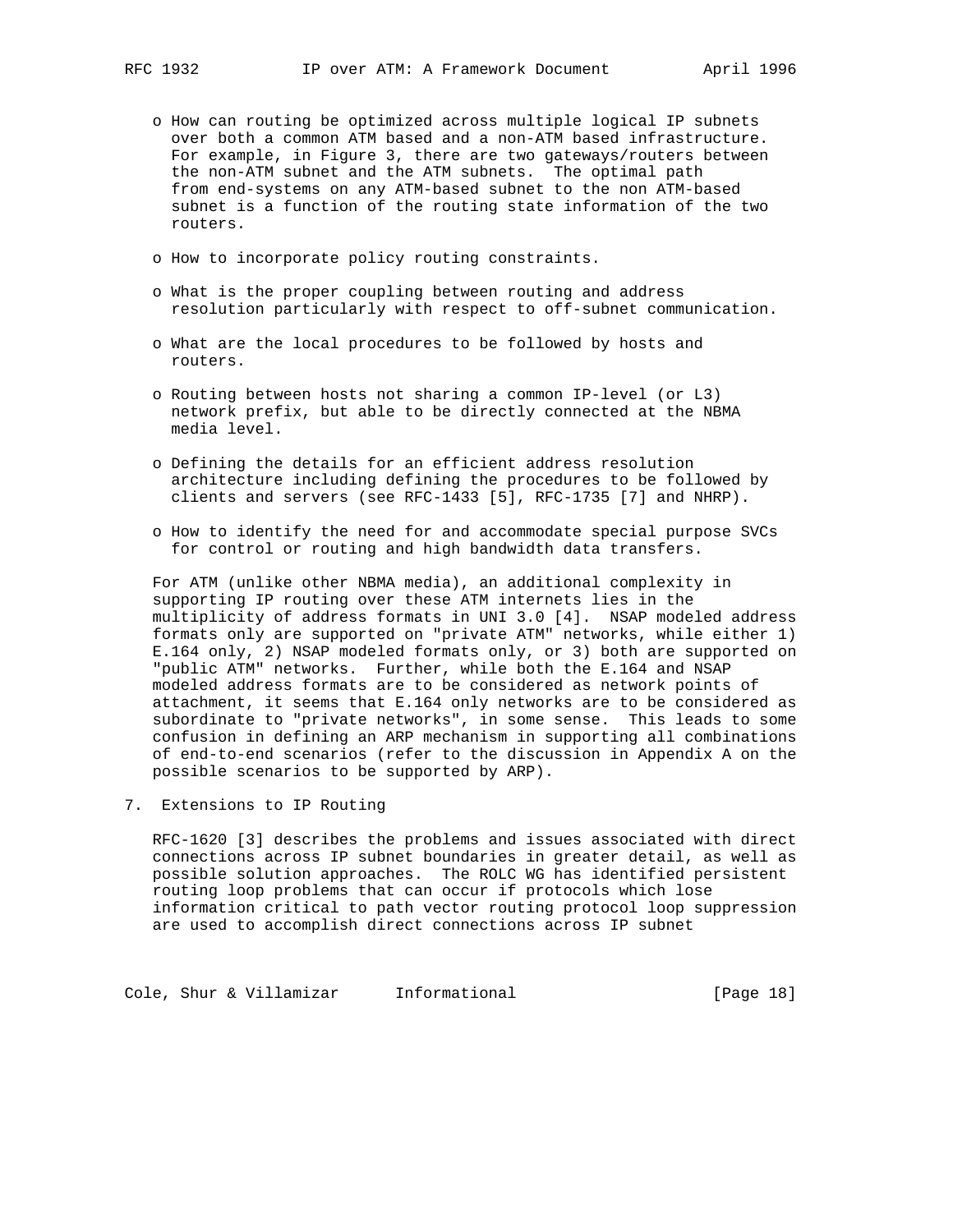boundaries.

 The problems may arise when a destination network which is not on the NBMA network is reachable via different routers attached to the NBMA network. This problem occurs with proposals that attempt to carry reachability information, but do not carry full path attributes (for path vector routing) needed for inter-AS path suppression, or full metrics (for distance vector or link state routing even if path vector routing is not used) for intra-AS routing.

 For example, the NHRP protocol may be used to support the establishment of direct connections across subnetwork boundaries. NHRP assumes that routers do run routing protocols (intra and/or inter domain) and/or static routing. NHRP further assumes that forwarding tables constructed by these protocols result in a steady state loop-free forwarding. Note that these two assumptions do not impose any additional requirements on routers, beyond what is required in the absence of NHRP.

 NHRP runs in addition to routing protocols, and provides the information that allows the elimination of multiple IP hops (the multiple IP hops result from the forwarding tables constructed by the routing protocols) when traversing an NBMA network. The IPATM and ROLC WGs have both expended considerable effort in discussing and coming to understand these limitations.

 It is well-known that truncating path information in Path Vector protocols (e.g., BGP) or losing metric information in Distance Vector protocols (e.g., RIP) could result in persistent forwarding loops. These loops could occur without ATM and without NHRP.

 The combination of NHRP and static routing alone cannot be used in some topologies where some of the destinations are served by multiple routers on the NBMA. The combination of NHRP and an intra-AS routing protocol that does not carry inter-AS routing path attributes alone cannot be used in some topologies in which the NBMA will provide inter-AS transit connectivity to destinations from other AS served by multiple routers on the NBMA.

 Figure 4 provides an example of the routing loops that may be formed in these circumstances. The example illustrates how the use of NHRP in the environment where forwarding loops could exist even without NHRP (due to either truncated path information or loss of metric information) would still produce forwarding loops.

 There are many potential scenarios for routing loops. An example is given in Figure 4. It is possible to produce a simpler example where a loop can form. The example in Figure 4 illustrates a loop which

Cole, Shur & Villamizar Informational [Page 19]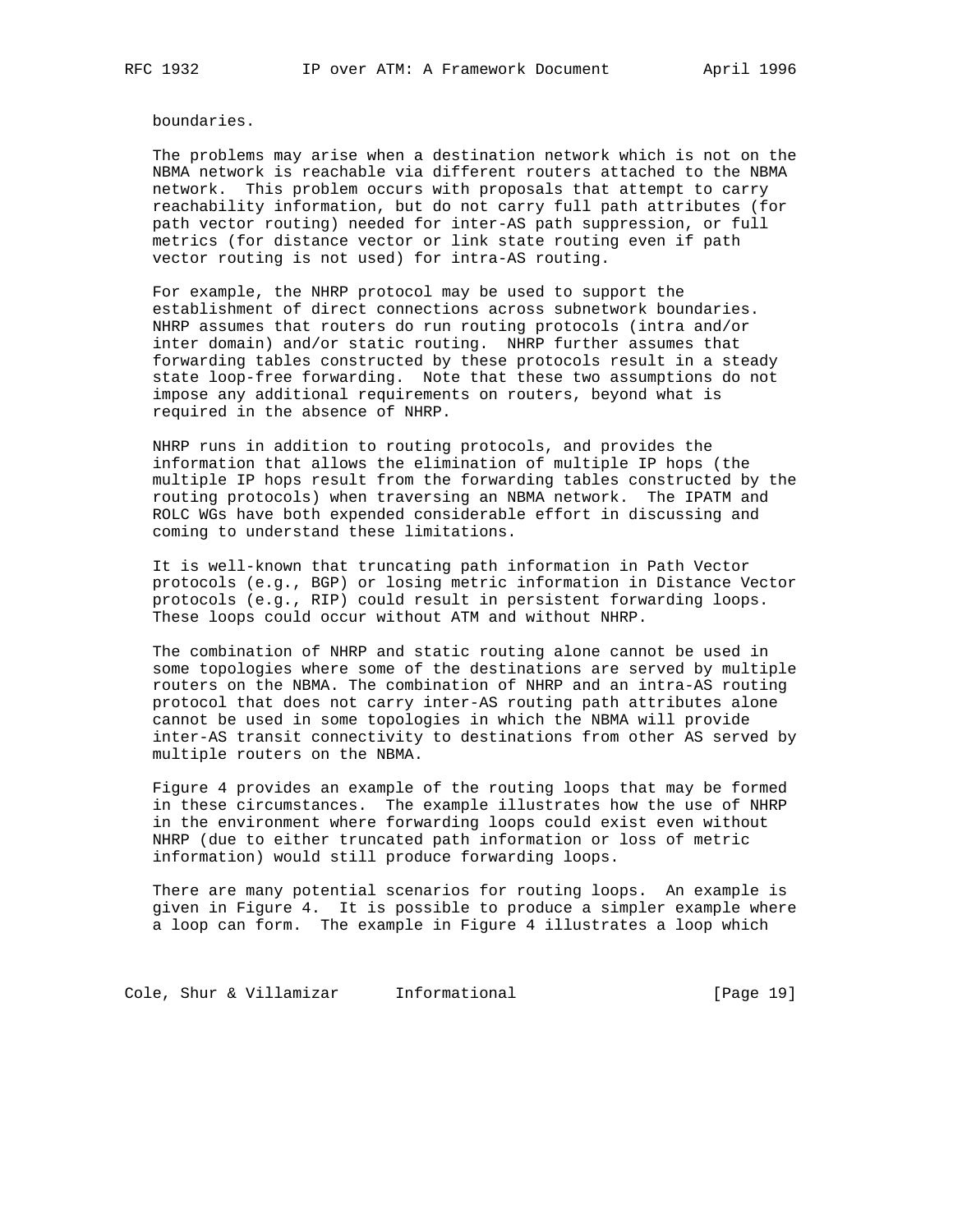will persist even if the protocol on the NBMA supports redirects or can invalidate any route which changes in any way, but does not support the communication of full metrics or path attributes.



Figure 4: A Routing Loop Due to Lost PV Routing Attributes.

 In the example in Figure 4, Host 1 is sending traffic toward Host 2. In practice, host routes would not be used, so the destination for the purpose of routing would be Subnet 3. The traffic travels by way of Router 1 which establishes a "cut-through" SVC to the NBMA next hop, shown here as Router 2. Router 2 forwards traffic destined for Subnet 3 through Subnet 2 to Router 3. Traffic from Host 1 would then reach Host 2.

Cole, Shur & Villamizar Informational [Page 20]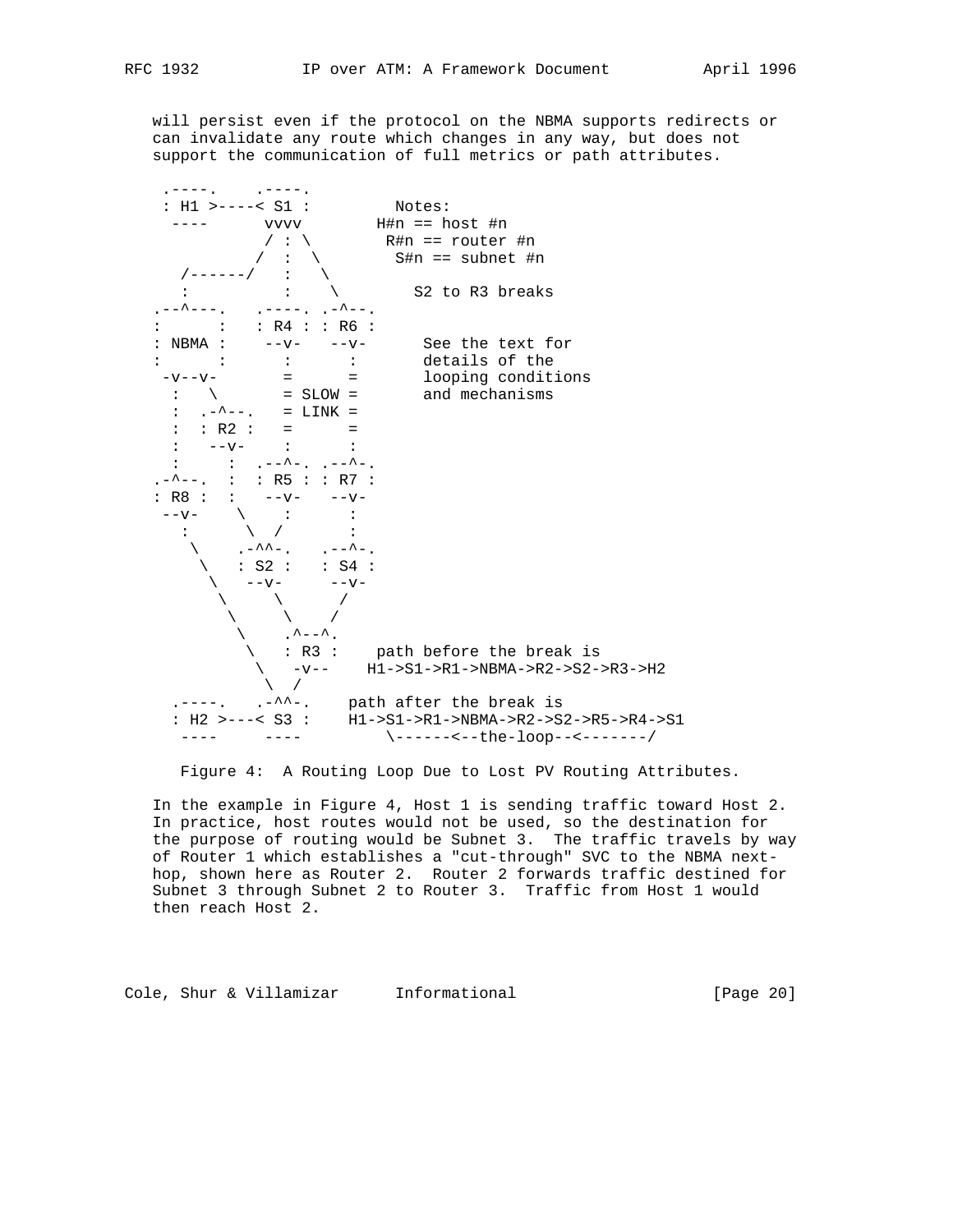Router 1's cut-through routing implementation caches an association between Host 2's IP address (or more likely all of Subnet 3) and Router 2's NBMA address. While the cut-through SVC is still up, Link 1 fails. Router 5 loses it's preferred route through Router 3 and must direct traffic in the other direction. Router 2 loses a route through Router 3, but picks up an alternate route through Router 5. Router 1 is still directing traffic toward Router 2 and advertising a means of reaching Subnet 3 to Subnet 1. Router 5 and Router 2 will see a route, creating a loop.

 This loop would not form if path information normally carried by interdomain routing protocols such as BGP and IDRP were retained across the NBMA. Router 2 would reject the initial route from Router 5 due to the path information. When Router 2 declares the route to Subnet 3 unreachable, Router 1 withdraws the route from routing at Subnet 1, leaving the route through Router 4, which would then reach Router 5, and would reach Router 2 through both Router 1 and Router 5. Similarly, a link state protocol would not form such a loop.

 Two proposals for breaking this form of routing loop have been discussed. Redirect in this example would have no effect, since Router 2 still has a route, just has different path attributes. A second proposal is that is that when a route changes in any way, the advertising NBMA cut-through router invalidates the advertisement for some time period. This is similar to the notion of Poison Reverse in distance vector routing protocols. In this example, Router 2 would eventually readvertise a route since a route through Router 6 exists. When Router 1 discovers this route, it will advertise it to Subnet 1 and form the loop. Without path information, Router 1 cannot distinguish between a loop and restoration of normal service through the link L1.

 The loop in Figure 4 can be prevented by configuring Router 4 or Router 5 to refuse to use the reverse path. This would break backup connectivity through Router 8 if L1 and L3 failed. The loop can also be broken by configuring Router 2 to refuse to use the path through Router 5 unless it could not reach the NBMA. Special configuration of Router 2 would work as long as Router 2 was not distanced from Router 3 and Router 5 by additional subnets such that it could not determine which path was in use. If Subnet 1 is in a different AS or RD than Subnet 2 or Subnet 4, then the decision at Router 2 could be based on path information.

Cole, Shur & Villamizar Informational [Page 21]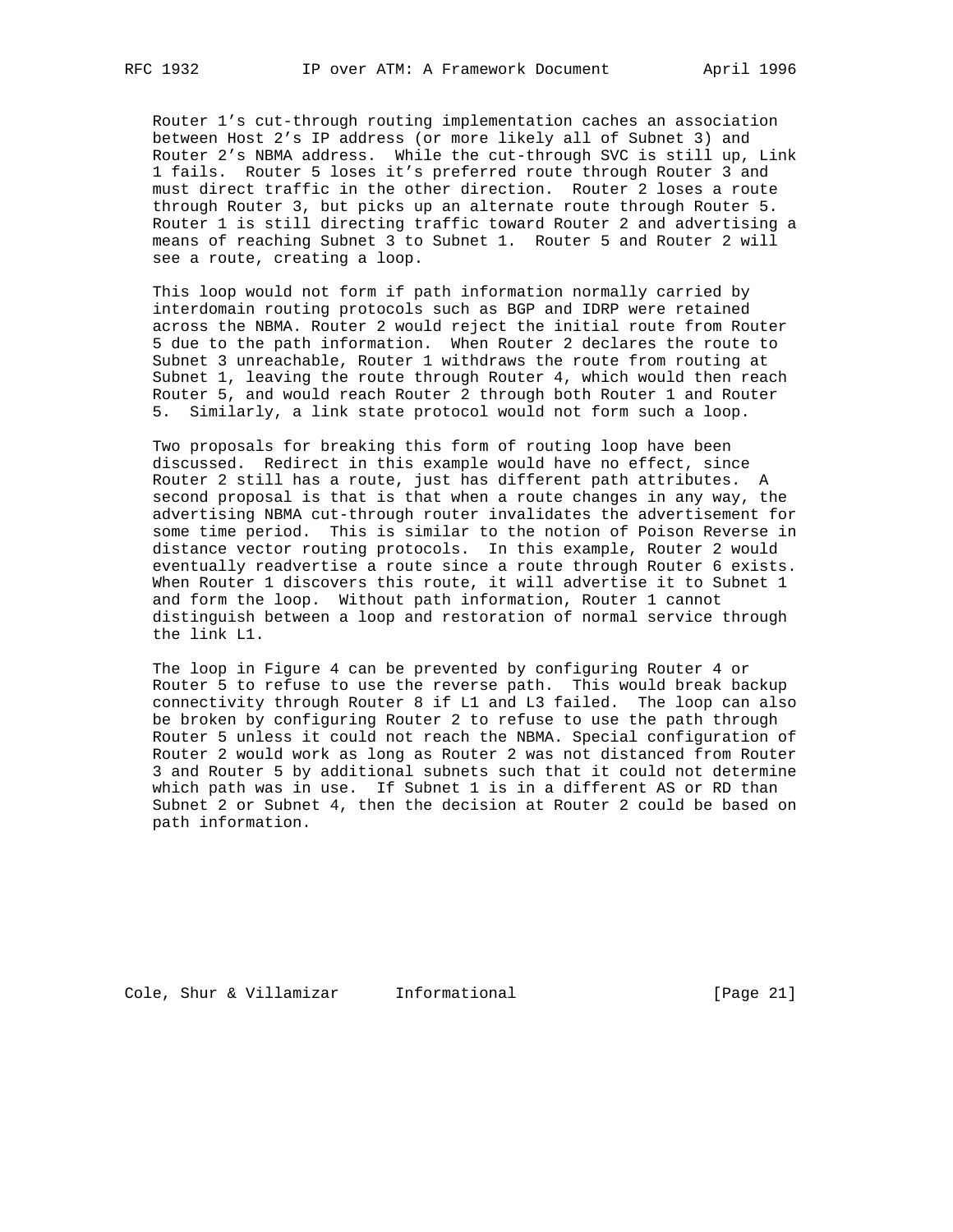|                                                                    | . ---------.<br>$:$ Router : $:$ Router :               |  |
|--------------------------------------------------------------------|---------------------------------------------------------|--|
|                                                                    | $- -V - V - -  - - -V - V - - -$<br>しゅうせい アーバー・アーバー はいば |  |
| : Sub-ES :---: Subnet :-/ \-: Subnet :-/ \-: Subnet :---: Sub-ES : |                                                         |  |

 Figure 5: The Classical IP model as a concatenation of three separate ATM IP subnets.

 In order for loops to be prevented by special configuration at the NBMA border router, that router would need to know all paths that could lead back to the NBMA. The same argument that special configuration could overcome loss of path information was posed in favor of retaining the use of the EGP protocol defined in the now historic RFC-904 [11]. This turned out to be unmanageable, with routing problems occurring when topology was changed elsewhere.

- 8. IP Over ATM Proposals
- 8.1 The Classical IP Model

 The Classical IP Model was suggested at the Spring 1993 IETF meeting [8] and retains the classical IP subnet architecture. This model simply consists of cascading instances of IP subnets with IP-level (or L3) routers at IP subnet borders. An example realization of this model consists of a concatenation of three IP subnets. This is shown in Figure 5. Forwarding IP packets over this Classical IP model is straight forward using already well established routing techniques and protocols.

SVC-based ATM IP subnets are simplified in that they:

- o limit the number of hosts which must be directly connected at any given time to those that may actually exchange traffic.
- o The ATM network is capable of setting up connections between any pair of hosts. Consistent with the standard IP routing algorithm [2] connectivity to the "outside" world is achieved only through a router, which may provide firewall functionality if so desired.
- o The IP subnet supports an efficient mechanism for address resolution.

 Issues addressed by the IP Over ATM Working Group, and some of the resolutions, for this model are:

Cole, Shur & Villamizar Informational [Page 22]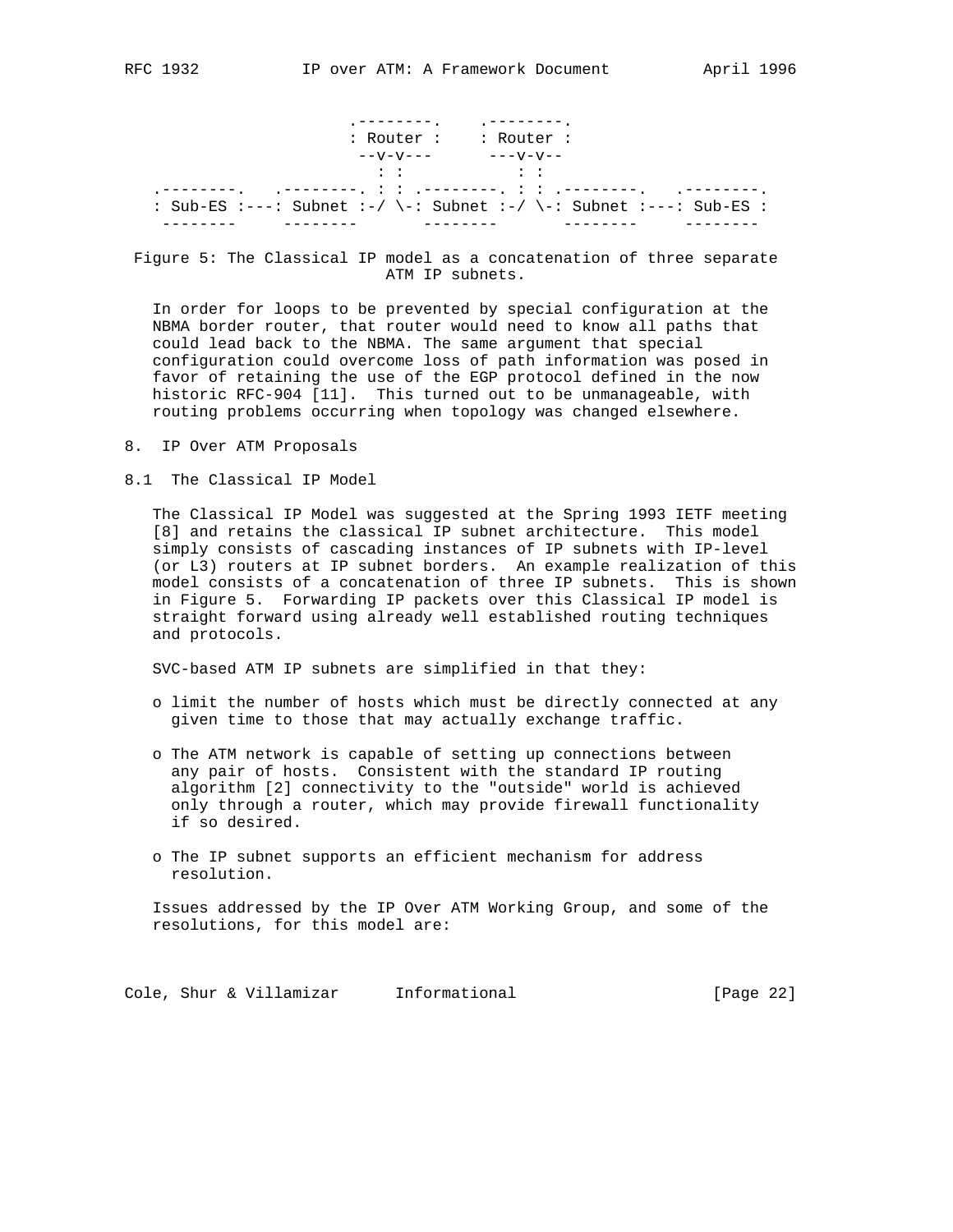- o Methods of encapsulation and multiplexing. This issue is addressed in RFC-1483 [6], in which two methods of encapsulation are defined, an LLC/SNAP and a per-VC multiplexing option.
- o The definition of an address resolution server (defined in RFC-1577).
- o Defining the default MTU size. This issue is addressed in RFC-1626 [1] which proposes the use of the MTU discovery protocol (RFC-1191 [9]).
- o Support for IP multicasting. In the summer of 1994, work began on the issue of supporting IP multicasting over the SVC LATM model. The proposal for IP multicasting is currently defined by a set of IP over ATM WG Works in Progress, referred to collectively as the IPMC documents. In order to support IP multicasting the ATM subnet must either support point-to- multipoint SVCs, or multicast servers, or both.
- o Defining interim SVC parameters, such as QoS parameters and time-out values.
- o Signaling and negotiations of parameters such as MTU size and method of encapsulation. RFC-1755 [10] describes an implementation agreement for routers signaling the ATM network to establish SVCs initially based upon the ATM Forum's UNI version 3.0 specification [4], and eventually to be based upon the ATM Forum's UNI version 3.1 and later specifications. Topics addressed in RFC-1755 include (but are not limited to) VC management procedures, e.g., when to time-out SVCs, QOS parameters, service classes, explicit setup message formats for various encapsulation methods, node (host or router) to node negotiations, etc.

 RFC-1577 is also applicable to PVC-based subnets. Full mesh PVC connectivity is required.

For more information see RFC-1577 [8].

8.2 The ROLC NHRP Model

 The Next Hop Resolution Protocol (NHRP), currently a work in progress defined by the Routing Over Large Clouds Working Group (ROLC), performs address resolution to accomplish direct connections across IP subnet boundaries. NHRP can supplement RFC-1577 ARP. There has been recent discussion of replacing RFC-1577 ARP with NHRP. NHRP can also perform a proxy address resolution to provide the address of the border router serving a destination off of the NBMA which is only

Cole, Shur & Villamizar Informational [Page 23]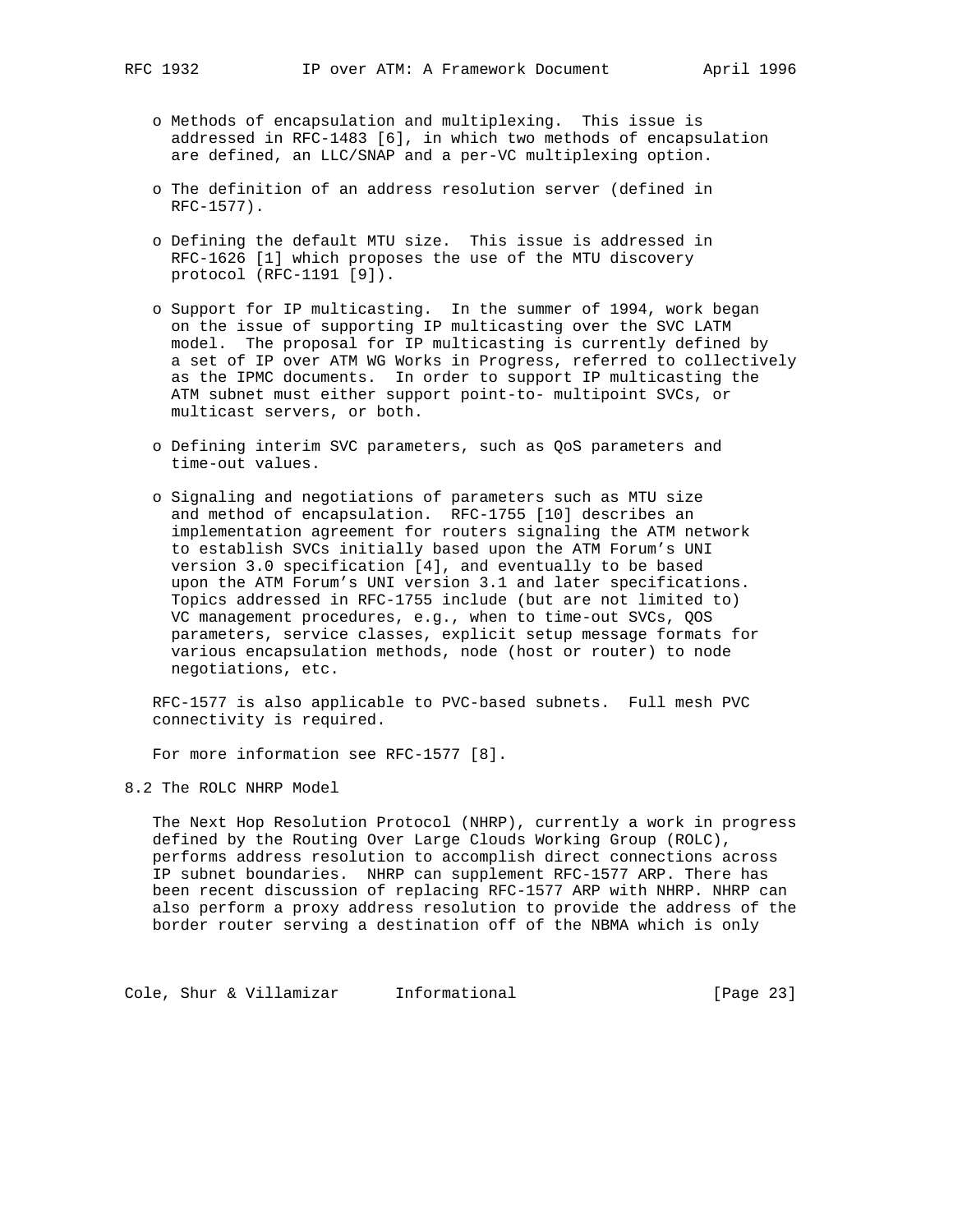served by a single router on the NBMA. NHRP as currently defined cannot be used in this way to support addresses learned from routers for which the same destinations may be heard at other routers, without the risk of creating persistent routing loops.

## 8.3 "Conventional" Model

 The "Conventional Model" assumes that a router can relay IP packets cell by cell, with the VPI/VCI identifying a flow between adjacent routers rather than a flow between a pair of nodes. A latency advantage can be provided if cell interleaving from multiple IP packets is allowed. Interleaving frames within the same VCI requires an ATM AAL such as AAL3/4 rather than AAL5. Cell forwarding is accomplished through a higher level mapping, above the ATM VCI layer.

 The conventional model is not under consideration by the IP/ATM WG. The COLIP WG has been formed to develop protocols based on the conventional model.

### 8.4 The Peer Model

 The Peer Model places IP routers/gateways on an addressing peer basis with corresponding entities in an ATM cloud (where the ATM cloud may consist of a set of ATM networks, inter-connected via UNI or P-NNI interfaces). ATM network entities and the attached IP hosts or routers exchange call routing information on a peer basis by algorithmically mapping IP addressing into the NSAP space. Within the ATM cloud, ATM network level addressing (NSAP-style), call routing and packet formats are used.

 In the Peer Model no provision is made for selection of primary path and use of alternate paths in the event of primary path failure in reaching multihomed non-ATM destinations. This will limit the topologies for which the peer model alone is applicable to only those topologies in which non-ATM networks are singly homed, or where loss of backup connectivity is not an issue. The Peer Model may be used to avoid the need for an address resolution protocol and in a proxy- ARP mode for stub networks, in conjunction with other mechanisms suitable to handle multihomed destinations.

 During the discussions of the IP over ATM working group, it was felt that the problems with the end-to-end peer model were much harder than any other model, and had more unresolved technical issues. While encouraging interested individuals/companies to research this area, it was not an initial priority of the working group to address these issues. The ATM Forum Network Layer Multiprotocol Working Group has reached a similar conclusion.

Cole, Shur & Villamizar Informational [Page 24]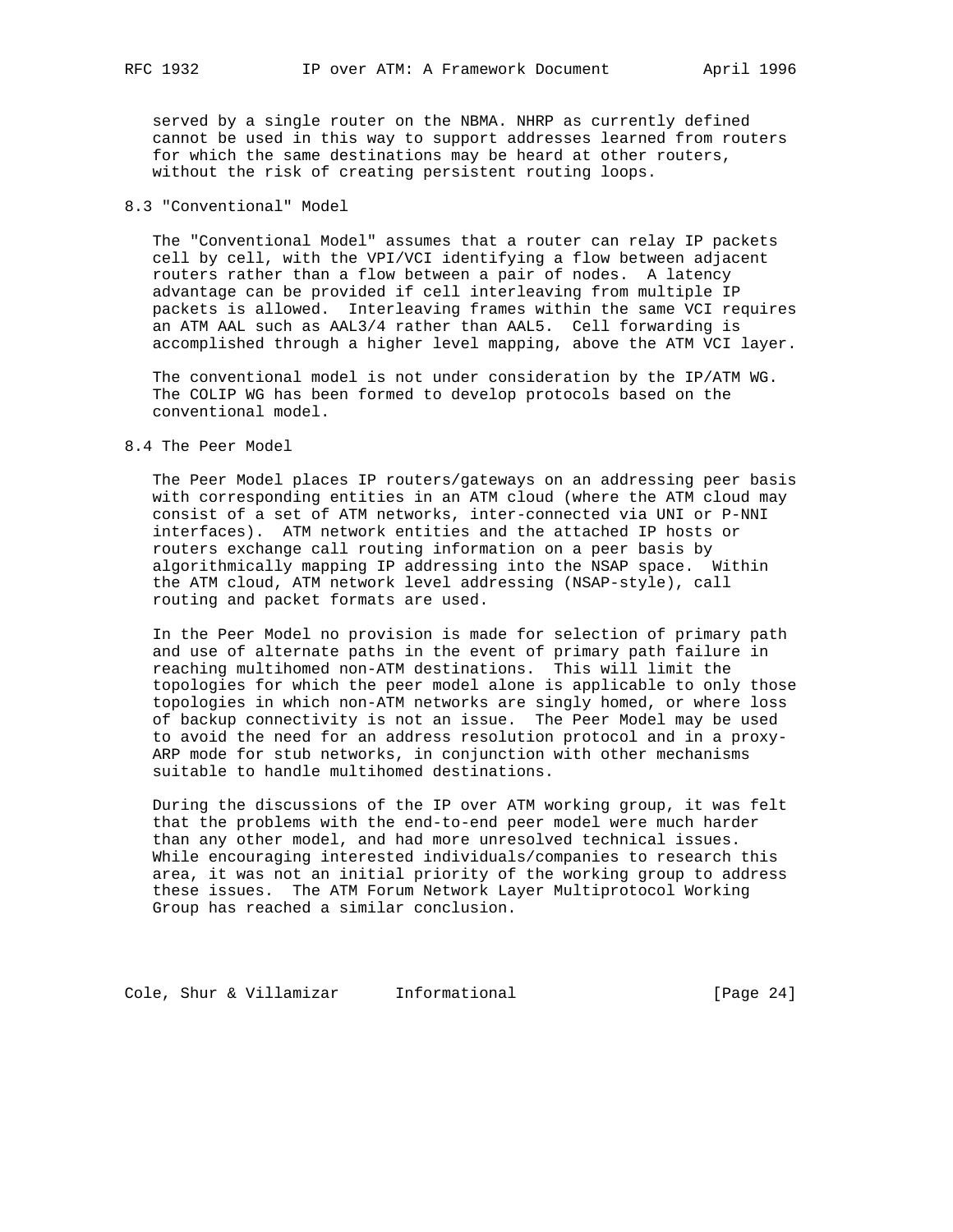## 8.5 The PNNI and the Integrated Models

 The Integrated model (proposed and under study within the Multiprotocol group of ATM Forum) considers a single routing protocol to be used for both IP and for ATM. A single routing information exchange is used to distribute topological information. The routing computation used to calculate routes for IP will take into account the topology, including link and node characteristics, of both the IP and ATM networks and calculates an optimal route for IP packets over the combined topology.

 The PNNI is a hierarchical link state routing protocol with multiple link metrics providing various available QoS parameters given current loading. Call route selection takes into account QoS requirements. Hysteresis is built into link metric readvertisements in order to avoid computational overload and topological hierarchy serves to subdivide and summarize complex topologies, helping to bound computational requirements.

 Integrated Routing is a proposal to use PNNI routing as an IP routing protocol. There are several sets of technical issues that need to be addressed, including the interaction of multiple routing protocols, adaptation of PNNI to broadcast media, support for NHRP, and others. These are being investigated. However, the ATM Forum MPOA group is not currently performing this investigation. Concerned individuals are, with an expectation of bringing the work to the ATM Forum and the IETF.

 PNNI has provisions for carrying uninterpreted information. While not yet defined, a compatible extension of the base PNNI could be used to carry external routing attributes and avoid the routing loop problems described in Section 7.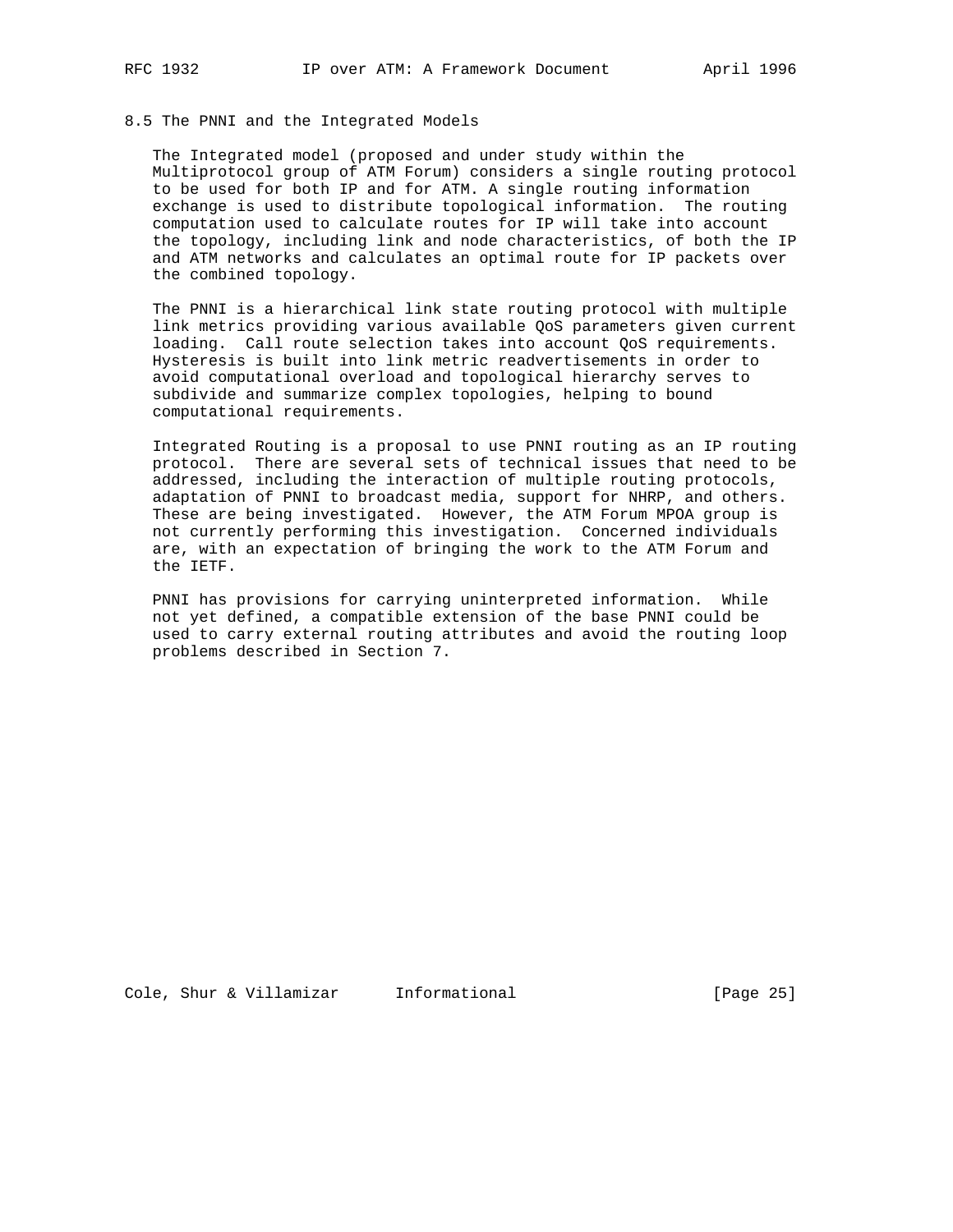++++++++++++++++++++++++++++++++++++++++++ + .------------. .------------. + .---------. + .-: :-. .-: :-. + : Host or >-+-< : Single ATM : >--< : Single ATM : >-+-----\ : Router : + : : Domain : : : : Domain : : + : ---------- + -: :- -: :- + .---^----. + ------------ ------------ + : Router : + .------------. + ---v---- .---------. + .-: :-. + : : Host or >-+- ... ... ... --< : Single ATM : >-+-----/ : Router : +  $\qquad \qquad : \qquad$  : Domain : : + --------- + ATM Cloud -: :- + + ------------ + ++++++++++++++++++++++++++++++++++++++++++

Note: IS within ATM cloud are ATM IS

 Figure 6: The ATM transition model assuming the presence of gateways or routers between the ATM networks and the ATM peer networks.

8.6 Transition Models

 Finally, it is useful to consider transition models, lying somewhere between the Classical IP Models and the Peer and Integrated Models. Some possible architectures for transition models have been suggested by Fong Liaw. Others are possible, for example Figure 6 showing a Classical IP transition model which assumes the presence of gateways between ATM networks and ATM Peer networks.

 Some of the models described in the prior sections, most notably the Integrated Model, anticipate the need for mixed environment with complex routing topologies. These inherently support transition (possibly with an indefinite transition period). Models which provide no transition support are primarily of interest to new deployments which make exclusive, or near exclusive use of ATM or deployments capable of wholesale replacement of existing networks or willing to retain only non-ATM stub networks.

 For some models, most notably the Peer Model, the ability to attach to a large non-ATM or mixed internetwork is infeasible without routing support at a higher level, or at best may pose interconnection topology constraints (for example: single point of attachment and a static default route). If a particular model requires routing support at a higher level a large deployment will need to be subdivided to provide scalability at the higher level, which for some models degenerates back to the Classical model.

Cole, Shur & Villamizar Informational [Page 26]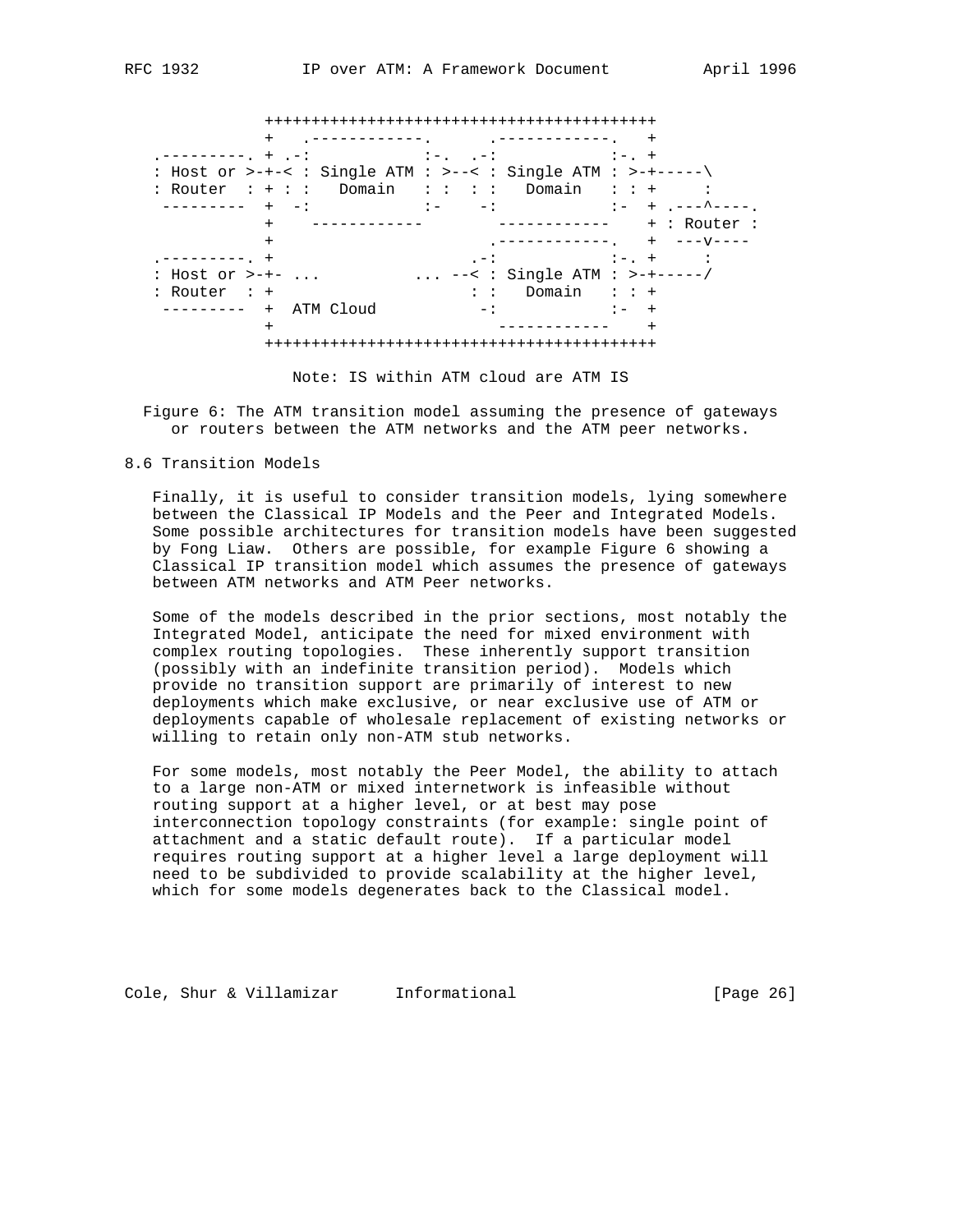### 9. Application of the Working Group's and Related Documents

 The IP Over ATM Working Group has generated several Works in Progress and RFCs. This section identifies the relationship of these and other related documents to the various IP Over ATM Models identified in this document. The documents and RFCs produced to date are the following references, RFC-1483 [6], RFC-1577 [8], RFC-1626 [1], RFC- 1755 [10] and the IPMC documents. The ROLC WG has produced the NHRP document. Table 5 gives a summary of these documents and their relationship to the various IP Over ATM Models.

## Acknowledgments

 This memo is the direct result of the numerous discussions of the IP over ATM Working Group of the Internet Engineering Task Force. The authors also had the benefit of several private discussions with H. Nguyen of AT&T Bell Laboratories. Brian Carpenter of CERN was kind enough to contribute the TULIP and TUNIC sections to this memo. Grenville Armitage of Bellcore was kind enough to contribute the sections on VC binding, encapsulations and the use of B-LLI information elements to signal such bindings. The text of Appendix A was pirated liberally from Anthony Alles' of Cisco posting on the IP over ATM discussion list (and modified at the authors' discretion). M. Ohta provided a description of the Conventional Model (again which the authors modified at their discretion). This memo also has benefitted from numerous suggestions from John T. Amenyo of ANS, Joel Halpern of Newbridge, and Andy Malis of Ascom-Timplex. Yakov Rekhter of Cisco provided valuable comments leading to the clarification of normal loop free NHRP operation and the potential for routing loop problems only with the improper use of NHRP.

| Documents | Summary                                                                                                                                                                                                      |
|-----------|--------------------------------------------------------------------------------------------------------------------------------------------------------------------------------------------------------------|
| RFC-1483  | How to identify/label multiple<br>_ packet/frame-based protocols multiplexed over<br>ATM AAL5. Applies to any model dealing with IP<br>over ATM AAL5.                                                        |
| RFC-1577  | Model for transporting IP and ARP over ATM AAL5<br>in an IP subnet where all nodes share a common<br>IP network prefix. Includes ARP server/Inv-ARP<br>packet formats and procedures for SVC/PVC<br>subnets. |
| RFC-1626  | _ Specifies default IP MTU size to be used with<br>_ ATM AAL5. Requires use of PATH MTU discovery.<br>_ Applies to any model dealing with IP over ATM<br>AAL5                                                |

Cole, Shur & Villamizar Informational [Page 27]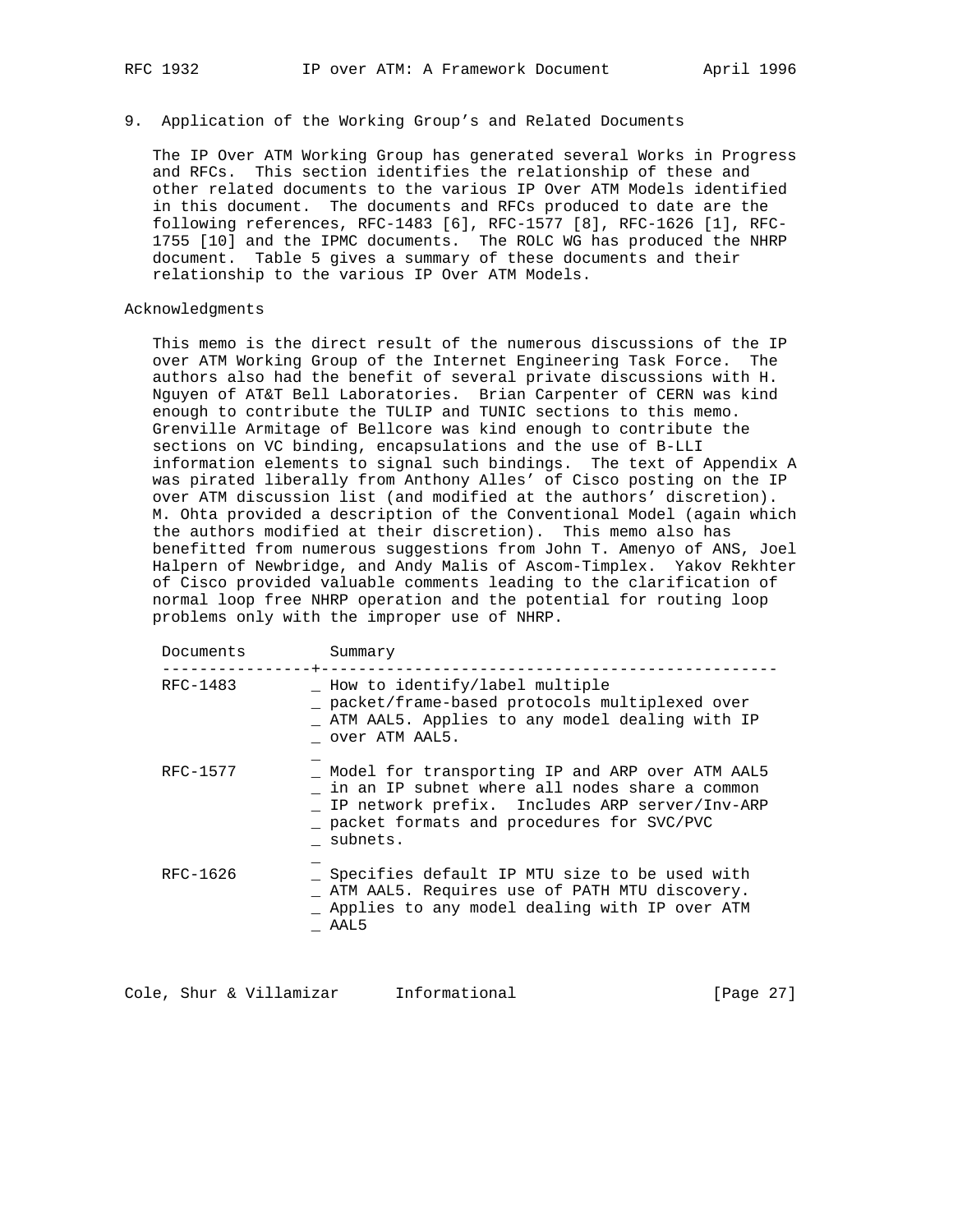| RFC-1755    | Defines how implementations of IP over ATM<br>should use ATM call control signaling<br>procedures, and recommends values of mandatory<br>and optional IEs focusing particularly on the<br>Classical IP model.                                                                                                                                          |
|-------------|--------------------------------------------------------------------------------------------------------------------------------------------------------------------------------------------------------------------------------------------------------------------------------------------------------------------------------------------------------|
| IPMC        | Defines how to support IP multicast in Classical<br>IP model using either (or both) meshes of<br>point-to-multipoint ATM VCs, or multicast<br>server(s). IPMC is work in progress.                                                                                                                                                                     |
| <b>NHRP</b> | Describes a protocol that can be used by hosts<br>_ and routers to determine the NBMA next hop<br>address of a destination in "NBMA<br>connectivity"<br>of the sending node. If the destination is not<br>connected to the NBMA fabric, the IP and NBMA<br>addresses of preferred egress points are<br>_ returned. NHRP is work in progress (ROLC WG). |

Table 5: Summary of WG Documents

## References

- [1] Atkinson, R., "Default IP MTU for use over ATM AAL5", RFC 1626, Naval Research Laboratory, May 1994.
- [2] Braden, R., and J. Postel, "Requirements for Internet Gateways", STD 4, RFC 1009, USC/Information Sciences Institute, June 1987.
- [3] Braden, R., Postel, J., and Y. Rekhter, "Internet Architecture Extensions for Shared Media", RFC 1620, USC/Information Sciences Institute, IBM Research, May 1994.
- [4] ATM Forum, "ATM User-Network Interface Specification", Prentice Hall, September 1993.
- [5] Garrett, J., Hagan, J., and J. Wong, "Directed ARP", RFC 1433, AT&T Bell Labs, University of Pennsylvania, March 1993.
- [6] Heinanen, J., "Multiprotocol Encapsulation over ATM Adaptation Layer 5", RFC 1483, Telecom Finland, July 1993.
- [7] Heinanen, J., and R. Govindan, "NBMA Address Resolution Protocol (NARP)", RFC 1735, Telecom Finland, USC/Information Sciences Institute, December 1994.

Cole, Shur & Villamizar Informational [Page 28]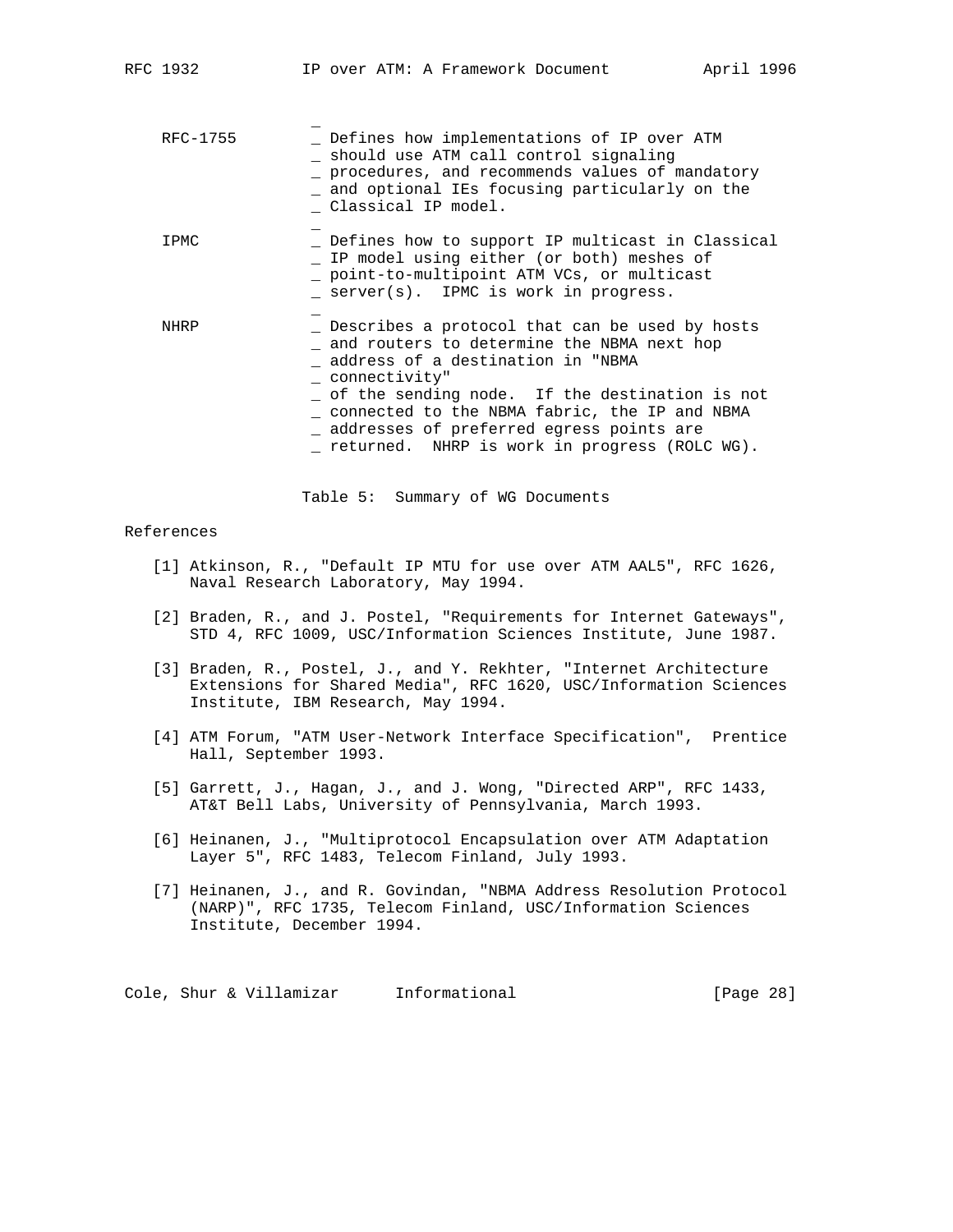- [8] Laubach, M., "Classical IP and ARP over ATM", RFC 1577, Hewlett-Packard Laboratories, January 1994.
- [9] Mogul, J., and S. Deering, "Path MTU Discovery", RFC 1191, DECWRL, Stanford University, November 1990.
- [10] Perez, M., Liaw, F., Grossman, D., Mankin, A., and A. Hoffman, "ATM signalling support for IP over ATM", RFC 1755, USC/Information Sciences Institute, FORE Systems, Inc., Motorola Codex, Ascom Timeplex, Inc., January 1995.
- [11] Mills, D., "Exterior Gateway Protocol Formal Specification", STD 18, RFC 904, BBN, April 1984.
- A Potential Interworking Scenarios to be Supported by ARP

 The architectural model of the VC routing protocol, being defined by the Private Network-to-Network Interface (P-NNI) working group of the ATM Forum, categorizes ATM networks into two types:

- o Those that participate in the VC routing protocols and use NSAP modeled addresses UNI 3.0 [4] (referred to as private networks, for short), and
- o Those that do not participate in the VC routing protocol. Typically, but possibly not in all cases, public ATM networks that use native mode E.164 addresses UNI 3.0 [4] will fall into this later category.

 The issue for ARP, then is to know what information must be returned to allow such connectivity. Consider the following scenarios:

- o Private host to Private Host, no intervening public transit network(s): Clearly requires that ARP return only the NSAP modeled address format of the end host.
- o Private host to Private host, through intervening public networks: In this case, the connection setup from host A to host B must transit the public network(s). This requires that at each ingress point to the public network that a routing decision be made as to which is the correct egress point from that public network to the next hop private ATM switch, and that the native E.164 address of that egress point be found (finding this is a VC routing problem, probably requiring configuration of the public network links and connectivity information). ARP should return, at least, the NSAP address of the endpoint in which case the mapping of the NSAP addresses to the E.164 address, as specified in [4], is the responsibility of ingress switch to the public

Cole, Shur & Villamizar Informational [Page 29]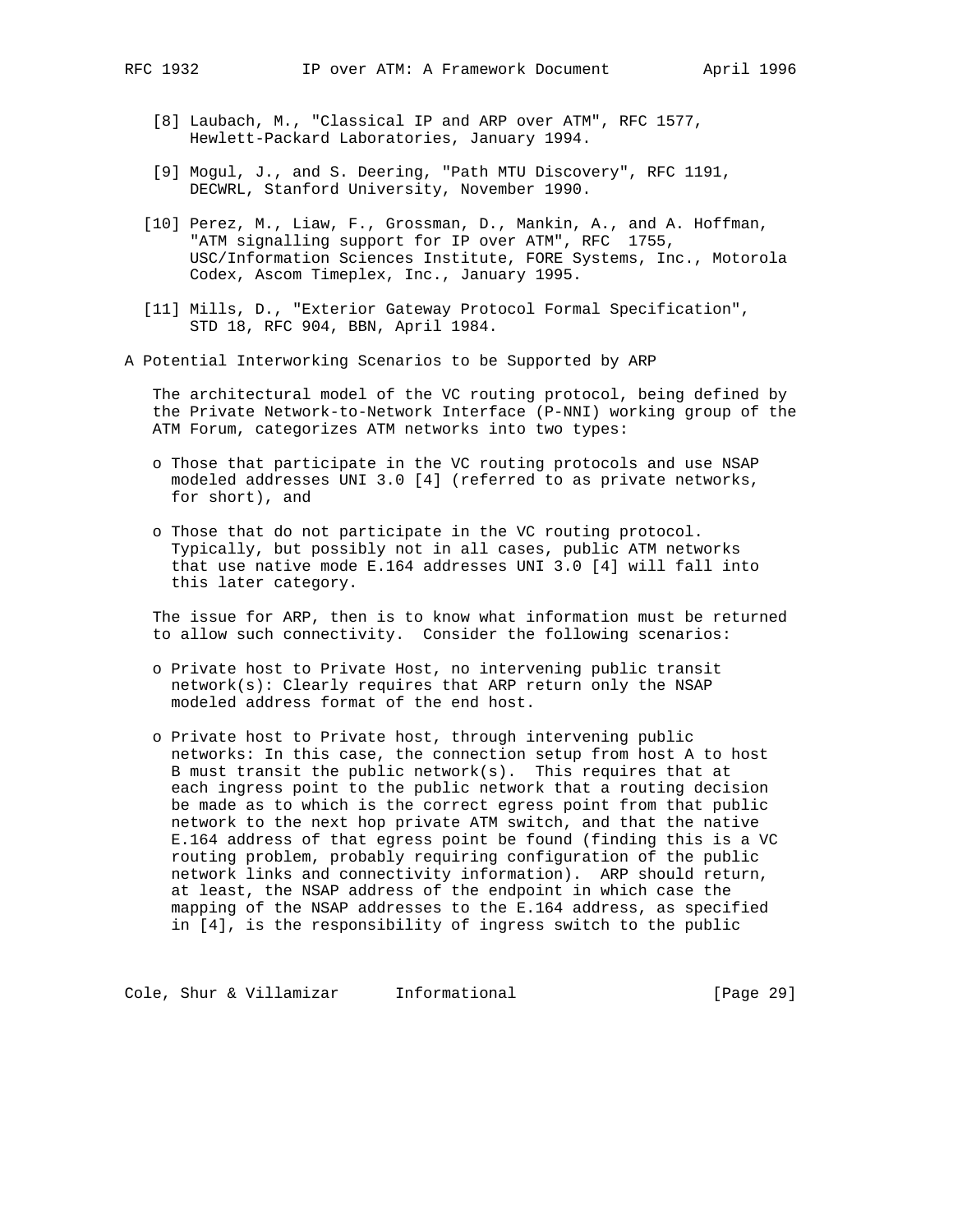network.

 o Private Network Host to Public Network Host: To get connectivity between the public node and the private nodes requires the same kind of routing information discussed above - namely, the directly attached public network needs to know the (NSAP format) ATM address of the private station, and the native E.164 address of the egress point from the public network to that private network (or to that of an intervening transit private network etc.). There is some argument, that the ARP mechanism could return this egress point native E.164 address, but this may be considered inconsistent for ARP to return what to some is clearly routing information, and to others is required signaling information.

 In the opposite direction, the private network node can use, and should only get, the E.164 address of the directly attached public node. What format should this information be carried in? This question is clearly answered, by Note 9 of Annex A of UNI 3.0 [4], vis:

 "A call originated on a Private UNI destined for an host which only has a native (non-NSAP) E.164 address (i.e. a system directly attached to a public network supporting the native E.164 format) will code the Called Party number information element in the (NSAP) E.164 private ATM Address Format, with the RD, AREA, and ESI fields set to zero. The Called Party Subaddress information element is not used."

 Hence, in this case, ARP should return the E.164 address of the public ATM station in NSAP format. This is essentially implying an algorithmic resolution between the native E.164 and NSAP addresses of directly attached public stations.

- o Public network host to Public network host, no intervening private network: In this case, clearly the Q.2931 requests would use native E.164 address formats.
- o Public network host to Public network host, intervening private network: same as the case immediately above, since getting to and through the private network is a VC routing, not an addressing issue.

 So several issues arise for ARP in supporting arbitrary connections between hosts on private and public network. One is how to distinguish between E.164 address and E.164 encoded NSAP modeled address. Another is what is the information to be supplied by ARP, e.g., in the public to private scenario should ARP return only the

Cole, Shur & Villamizar Informational (Page 30)